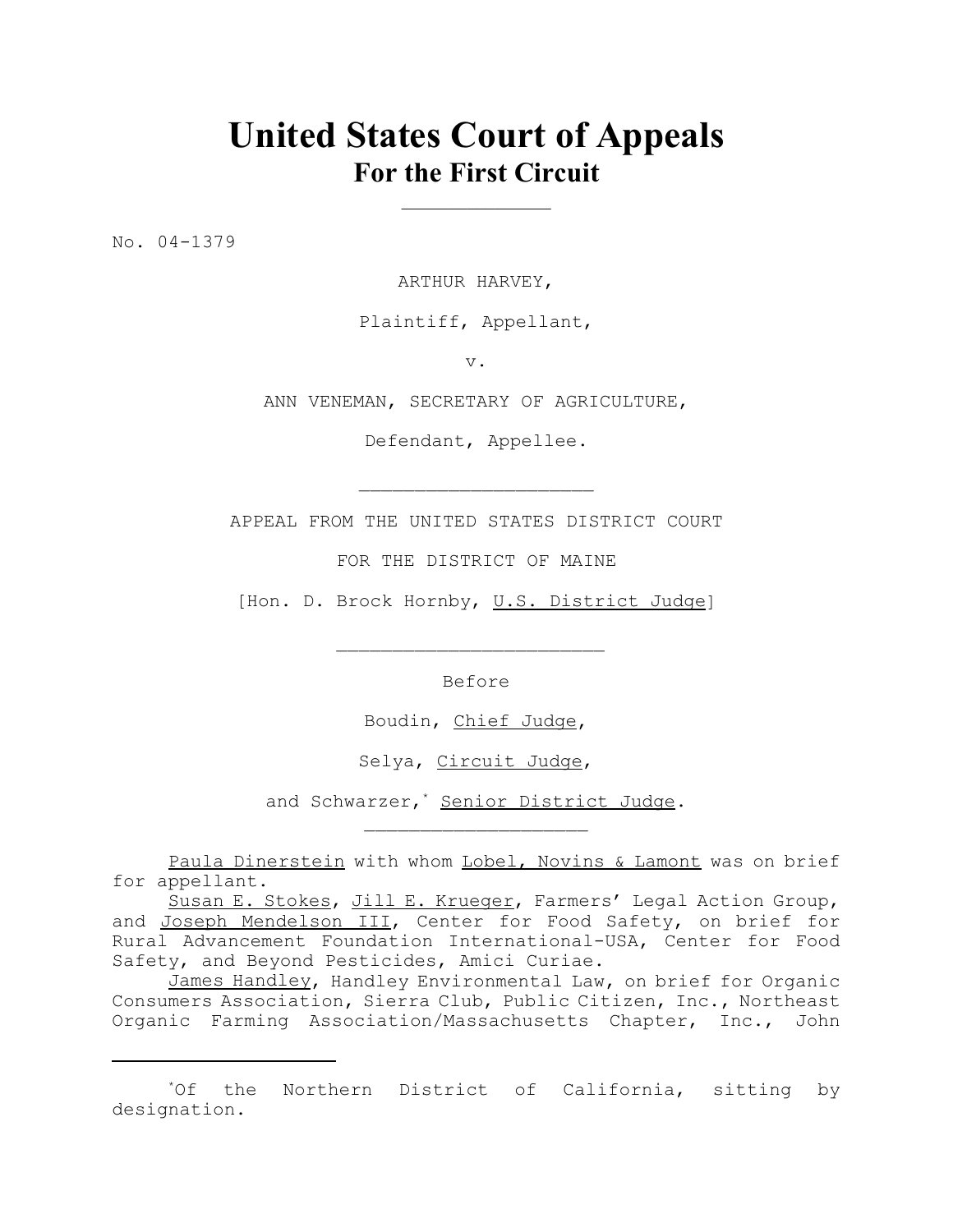Clark, Merrill Clark, Anne Mendenhall, Greenpeace USA, and Waterkeeper Alliance, Amici Curiae.

Halsey B. Frank, Assistant United States Attorney, with whom Paula D. Silsby, United States Attorney, was on the brief for appellee.

> January 26, 2005 \_\_\_\_\_\_\_\_\_\_\_\_\_\_\_

 $\frac{1}{2}$  ,  $\frac{1}{2}$  ,  $\frac{1}{2}$  ,  $\frac{1}{2}$  ,  $\frac{1}{2}$  ,  $\frac{1}{2}$  ,  $\frac{1}{2}$  ,  $\frac{1}{2}$  ,  $\frac{1}{2}$  ,  $\frac{1}{2}$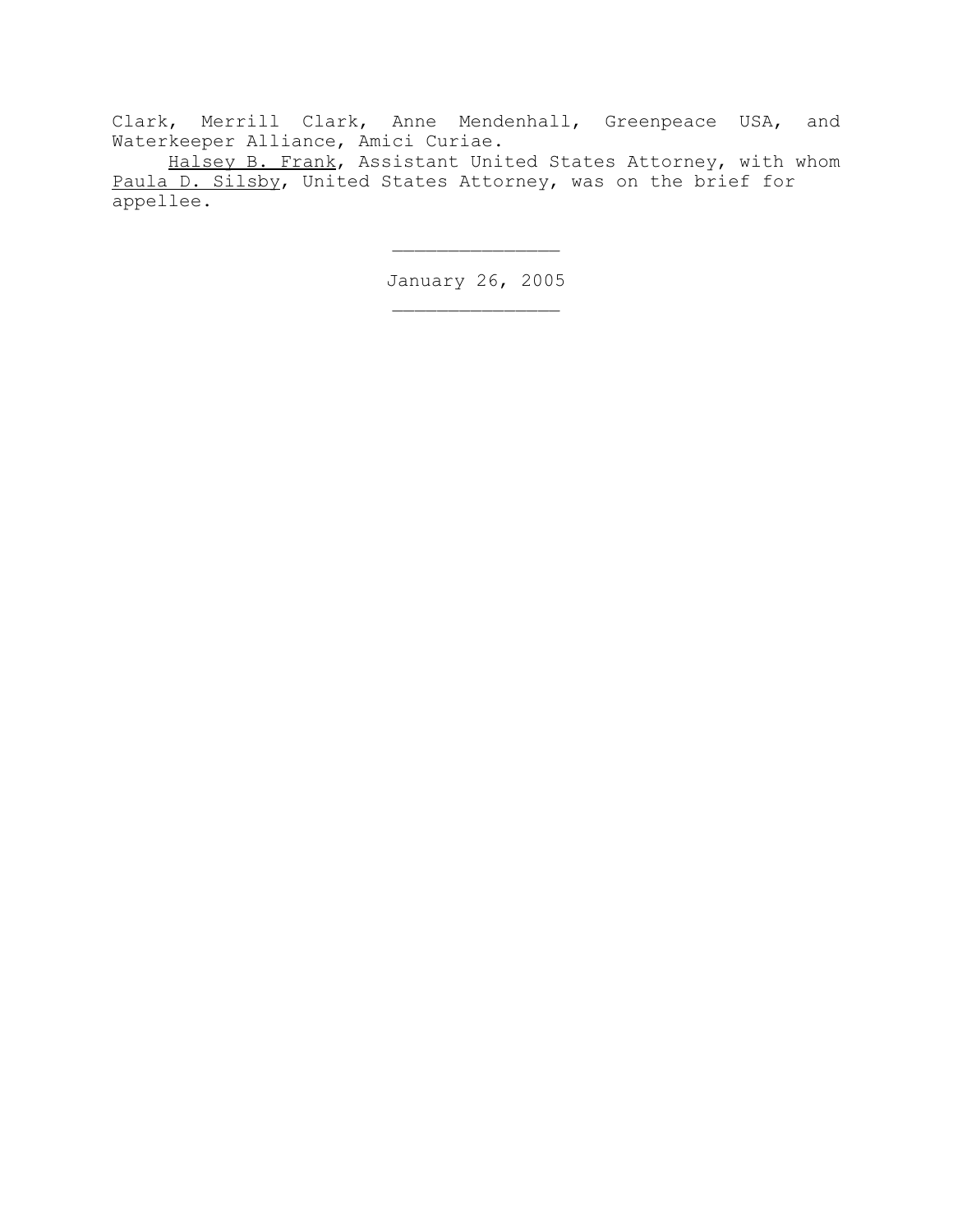**SCHWARZER, Senior District Judge.** Arthur Harvey appeals the District Court's grant of summary judgment to Secretary of Agriculture Ann Veneman on Harvey's claims alleging that multiple provisions of the National Organic Program Final Rule ("Final Rule" or "Rule"), 7 C.F.R. Pt. 205, are inconsistent with the Organic Foods Production Act of 1990, 7 U.S.C. §§ 6501-6523 ("OFPA" or "Act").

Harvey appeals on seven of the nine counts he originally brought. For the reasons set forth below, we affirm the judgment on the first, second, fifth, sixth, and eighth counts and reverse on the third and seventh counts, and we remand for entry of judgment in accordance with this opinion.

## **FACTUAL AND PROCEDURAL HISTORY**

# **I. OVERVIEW OF OFPA AND IMPLEMENTING REGULATIONS**

Congress enacted OFPA in 1990 to "establish national standards governing the marketing" of organically produced agricultural products, to "assure consumers that organically produced products meet a consistent standard," and to "facilitate interstate commerce in" organically produced food. 7 U.S.C. § 6501. The Act furthers these purposes by establishing a national certification program for producers and handlers of organic products and by regulating the labeling of organic products. Id.  $\S$ § 6503(a), 6504, 6505(a)(1)(A). In order to be labeled or sold as organic, an agricultural product must be produced and handled

 $-3-$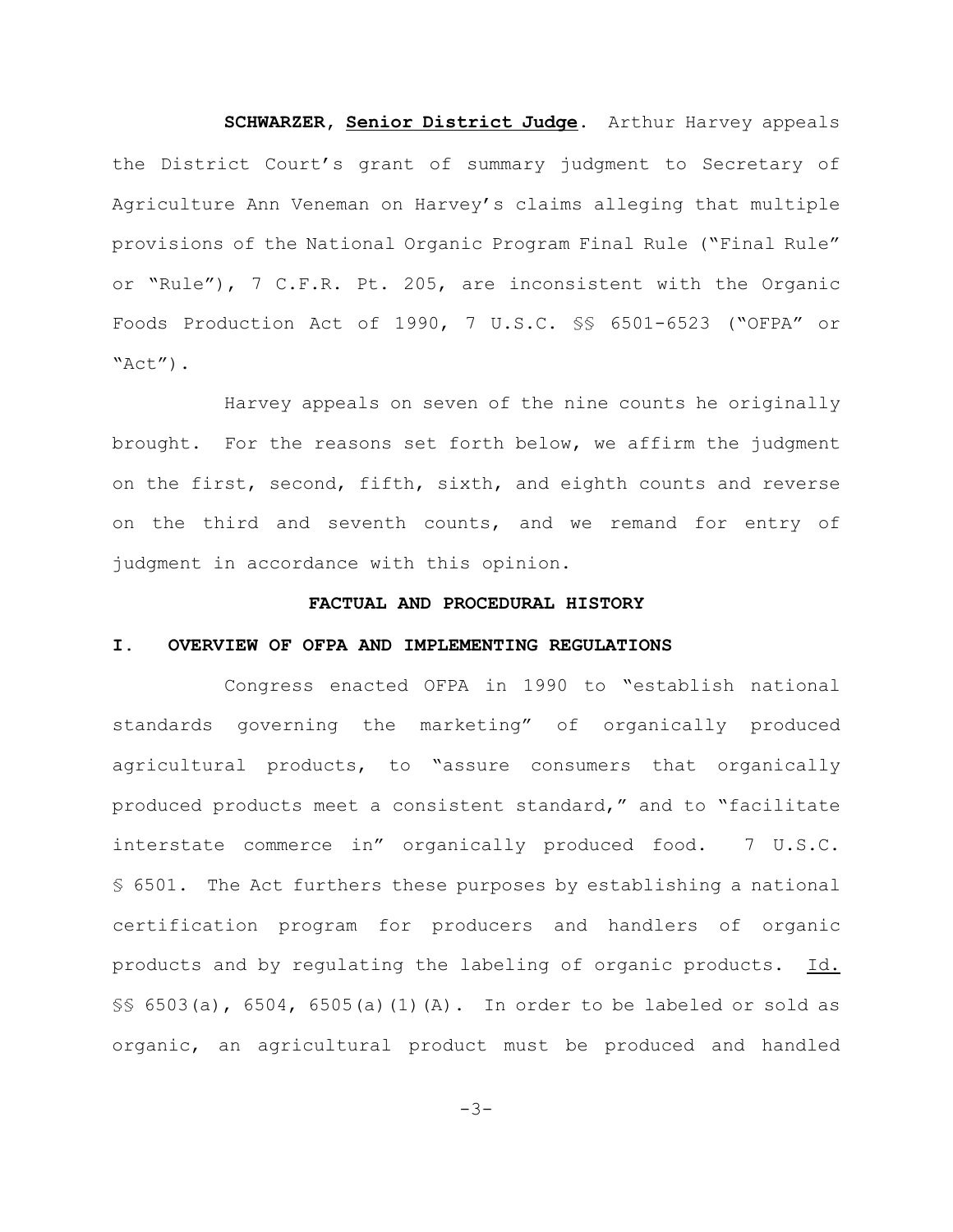without the use of synthetic substances, such as pesticides, and in accordance with an organic plan agreed to by an accredited certifying agent and the producer and handler of the product. Id. § 6504; see also id. § 6505 (listing OFPA requirements for certification). Products meeting these standards may be labeled as such and may bear the USDA seal.  $Id. \S$  6505(a)(2).

Exceptions to the Act's general prohibition on synthetic substances appear on a National List of approved substances for organic products. 7 U.S.C. § 6517. OFPA requires the Secretary to establish a National Organic Standards Board to develop the National List and to recommend exemptions for otherwise prohibited substances. Id.  $\frac{1}{5}$  6518(a), (k); 6517(c)(1). The Act contains detailed guidelines for the inclusion of substances on the National List. Id.  $\frac{1}{2}$  6517(c).

The Act also requires the Secretary to promulgate regulations "to carry out" OFPA. Id. § 6521. The Secretary published the Final Rule at issue in this case in December 2000 and it became effective on October 21, 2002. See generally 7 C.F.R. Pt. 205. Among other things, the Rule sets forth a four-tier labeling system for organic foods. Id. § 205.301. Under this system, the type of labeling permitted on a product varies according to the percentage of organic ingredients it contains. Id. The Rule also includes loopholes concerning nonorganic ingredients and synthetic substances, id. §§ 205.600(b),

 $-4-$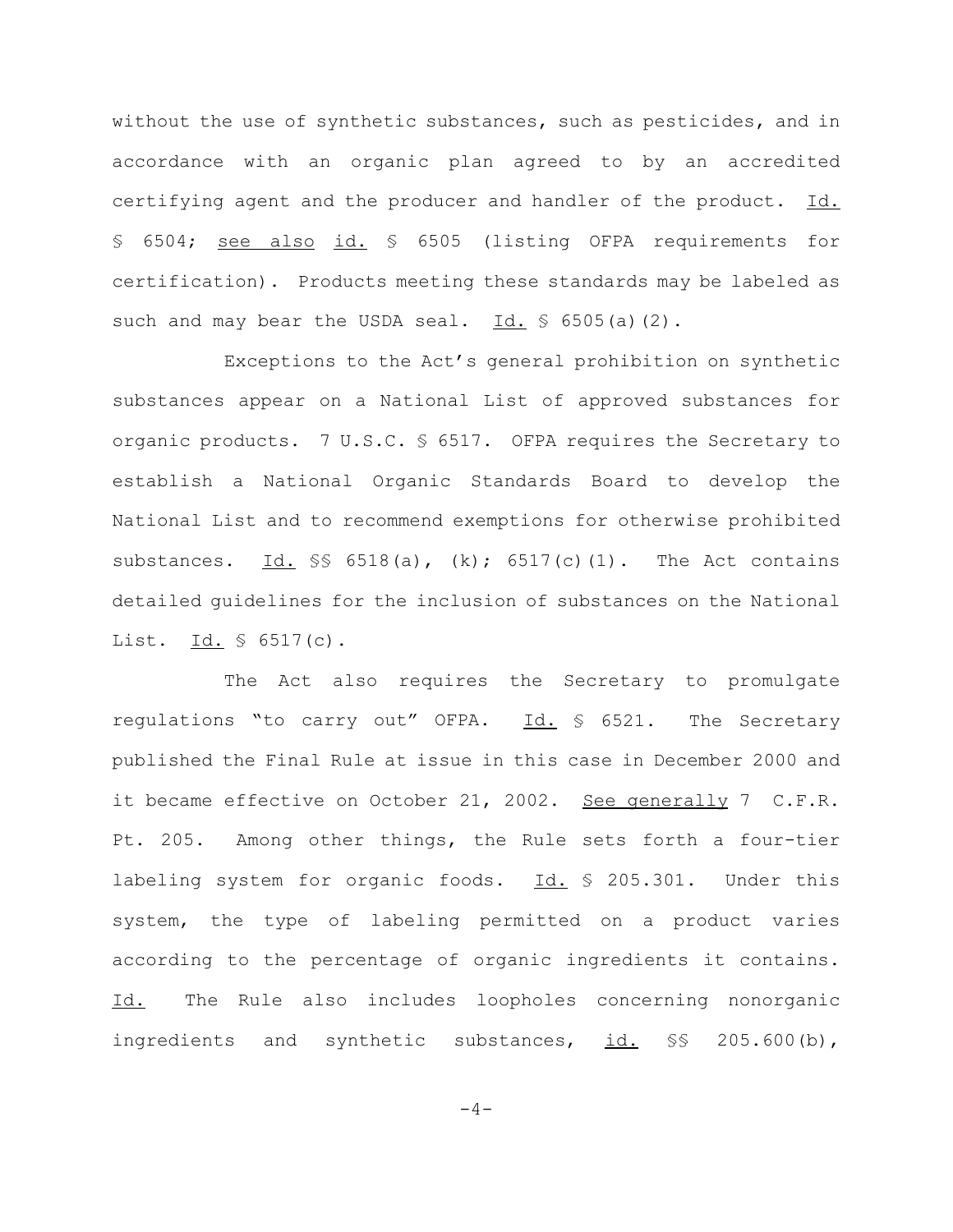205.605(b), 205.606; exemptions for wholesalers and distributors, id.  $\frac{1}{2}$  205.101(b)(1), as well as livestock herds converting to organic dairy production, id.  $\frac{1}{5}$  205.236(a)(2)(i); and restrictions on the activities of private certifiers, id. §§ 205.303(a)(5), 205.303(b), 205.304(a)(3), 205.304(b)(2), 205.305(b)(2),  $205.501(a)(11)$ ,  $205.501(b)$ . These are the provisions at issue in the present action and are outlined in more detail below.

## **II. HISTORY OF THE PRESENT ACTION**

Plaintiff-appellant Harvey is a producer and handler of organic blueberries and other crops, an organic inspector employed by USDA-accredited certifiers, and a consumer of organic foods. In October 2003 Harvey filed a complaint for declaratory and injunctive relief under the Administrative Procedure Act, 5 U.S.C.  $\S$ § 555(b), 702, 706(1), and under OFPA, alleging that nine provisions of the Final Rule are inconsistent with the Act and dilute its organic standards.

On cross–motions for summary judgment, Magistrate Judge Margaret J. Kravchuk issued a recommended decision finding that Harvey lacked standing to bring his seventh claim, granting Harvey summary judgment on his ninth claim, and granting the Secretary summary judgment on the remaining claims. Harvey v. Veneman, No. 02-216-P-H (D. Me. Oct. 10, 2003). The District Court adopted the magistrate judge's recommended decision with respect to Harvey's first eight claims, but granted summary judgment to the

 $-5-$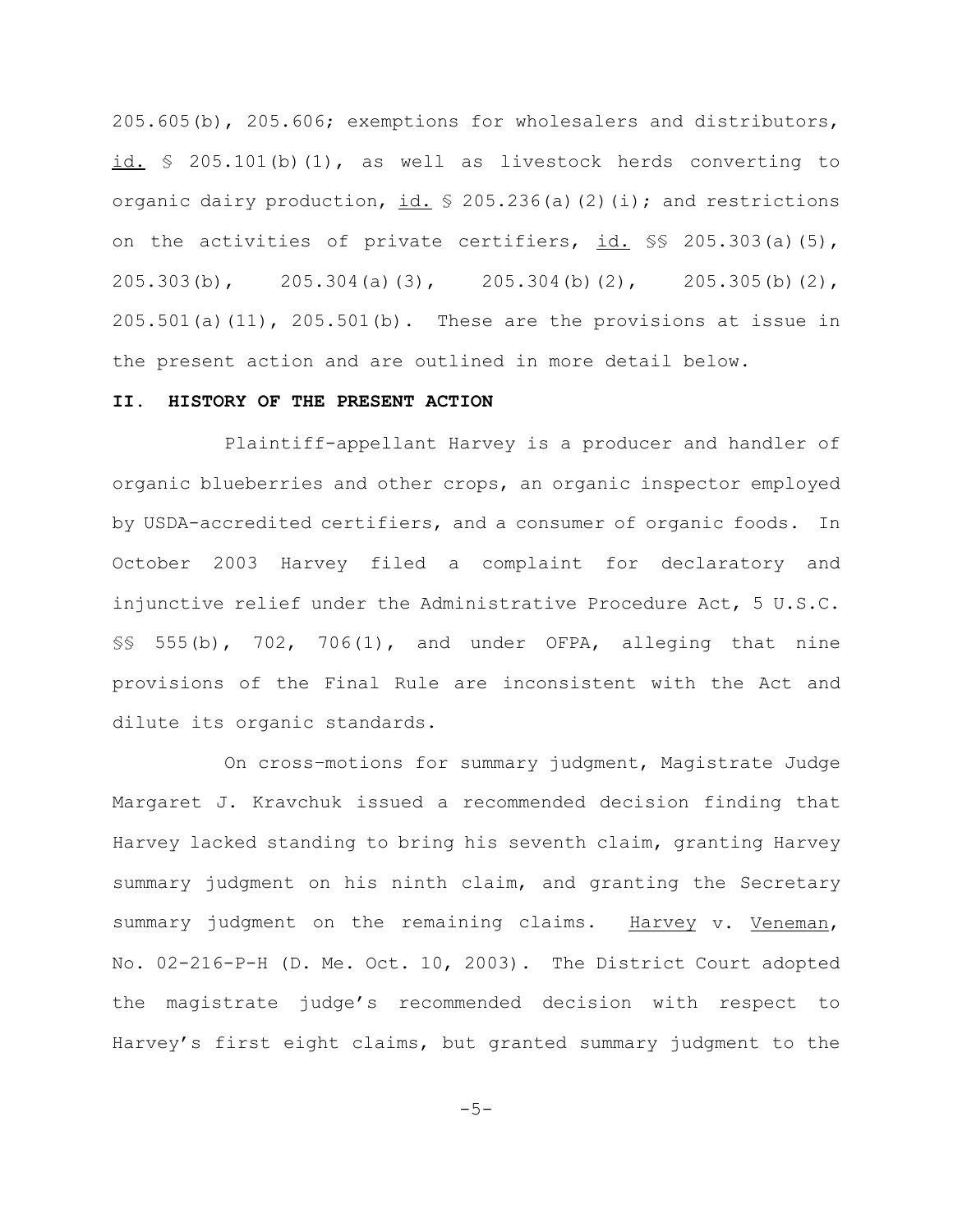Secretary, rather than Harvey, on his ninth claim. Harvey v. Veneman, 297 F. Supp. 2d 334, 335 (D. Me. 2004). Harvey timely appealed the District Court's judgment on the following seven of his nine original claims:

Count 1: Harvey contends that the Rule provides for the blanket exemption of nonorganic products "not commercially available in organic form" from the review and recommendation process OFPA requires for inclusion of substances on the National List, in contravention of the purposes of OFPA and the National List.

Count 2: Harvey contends that the Rule's provisions allowing use of a private certifier's seal on products containing less than 95% organic ingredients, even though such products may not, according to OFPA, bear a USDA organic seal, are contrary to the purposes of OFPA.

Count 3: Harvey contends that the Rule's provisions permitting the use of synthetic substances in processing contravene OFPA, which prohibits the use of synthetic substances generally and specifically forbids the addition of synthetic ingredients in processing.

Count 5: Harvey contends that the Rule's exclusion of certain wholesalers and distributors from its coverage contravenes OFPA, which includes such entities among the "handlers" and "handling operations" to which it applies.

Count 6: Harvey contends that the Rule's prohibition on certifying agents' provision of uncompensated advice regarding certification standards contravenes OFPA, which prohibits only advice for compensation, and also violates the rights of such agents and their clients under the First Amendment to the United States Constitution.

Count 7: Harvey contends that the Rule's provisions allowing dairy animals being "converted" to organic production to be fed 80% organic feed for the first nine months of the year prior to sale of their products as organic contravenes OFPA, which requires dairy animals to be fed 100% organic feed for twelve full months prior to the sale of their products as organic.

Count 8: Harvey contends that the Rule's imposition of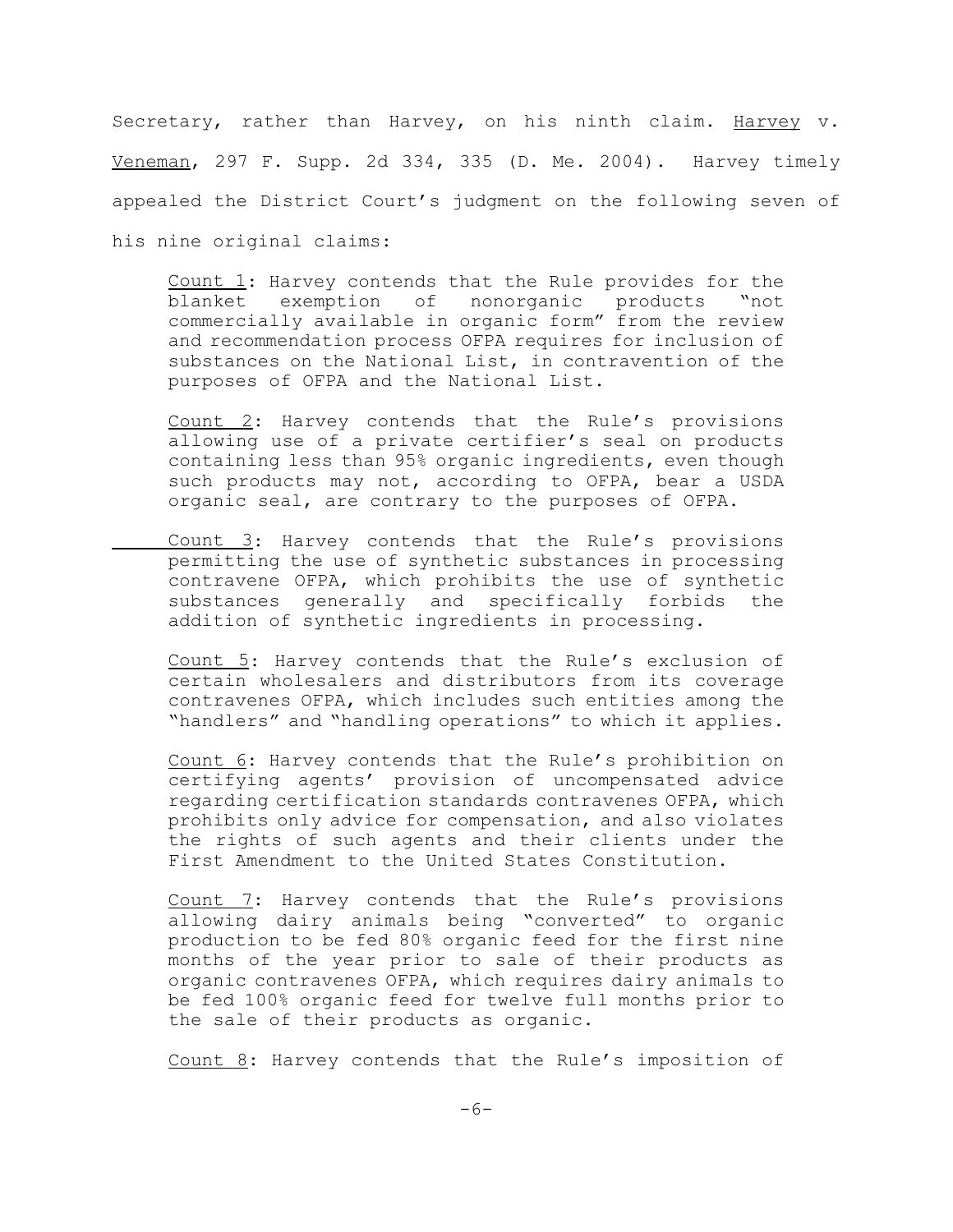uniform standards on private certifiers contravenes the purposes of OFPA.

#### **DISCUSSION**

#### **I. STANDARD OF REVIEW**

We review a district court's grant of summary judgment de novo. People to End Homelessness, Inc. v. Develco Singles Apts. Assocs., 339 F.3d 1, 8 (1st Cir. 2003). In doing so, we draw all reasonable inferences from the facts in favor of the appellant. Id.

We also review de novo challenges to agency action under the APA (that is, we do not defer to a district court's conclusions). Associated Fisheries v. Daley, 127 F.3d 104, 109 (1st Cir. 1997). Legal issues presented in such challenges are "'for the courts to resolve, although even in considering such issues the courts are to give some deference to the agency's informed judgment' in applying statutory terms if the statute is silent or ambiguous on the issue." Penobscot Air Servs., Ltd. v. FAA, 164 F.3d 713, 719 (1st Cir. 1999) (quoting FTC v. Indiana Fed'n of Dentists, 476 U.S. 447, 454 (1986)). "That deference is described in the familiar two-step test" of Chevron U.S.A., Inc. v. Natural Resources Defense Council, Inc., 467 U.S. 837, 842-44 (1984), according to which we first use traditional tools of statutory construction to determine congressional intent. Penobscot Air Servs., 164 F.3d at 719. "[I]f the legislative intent is clear, we do not defer to the agency" and simply require

-7-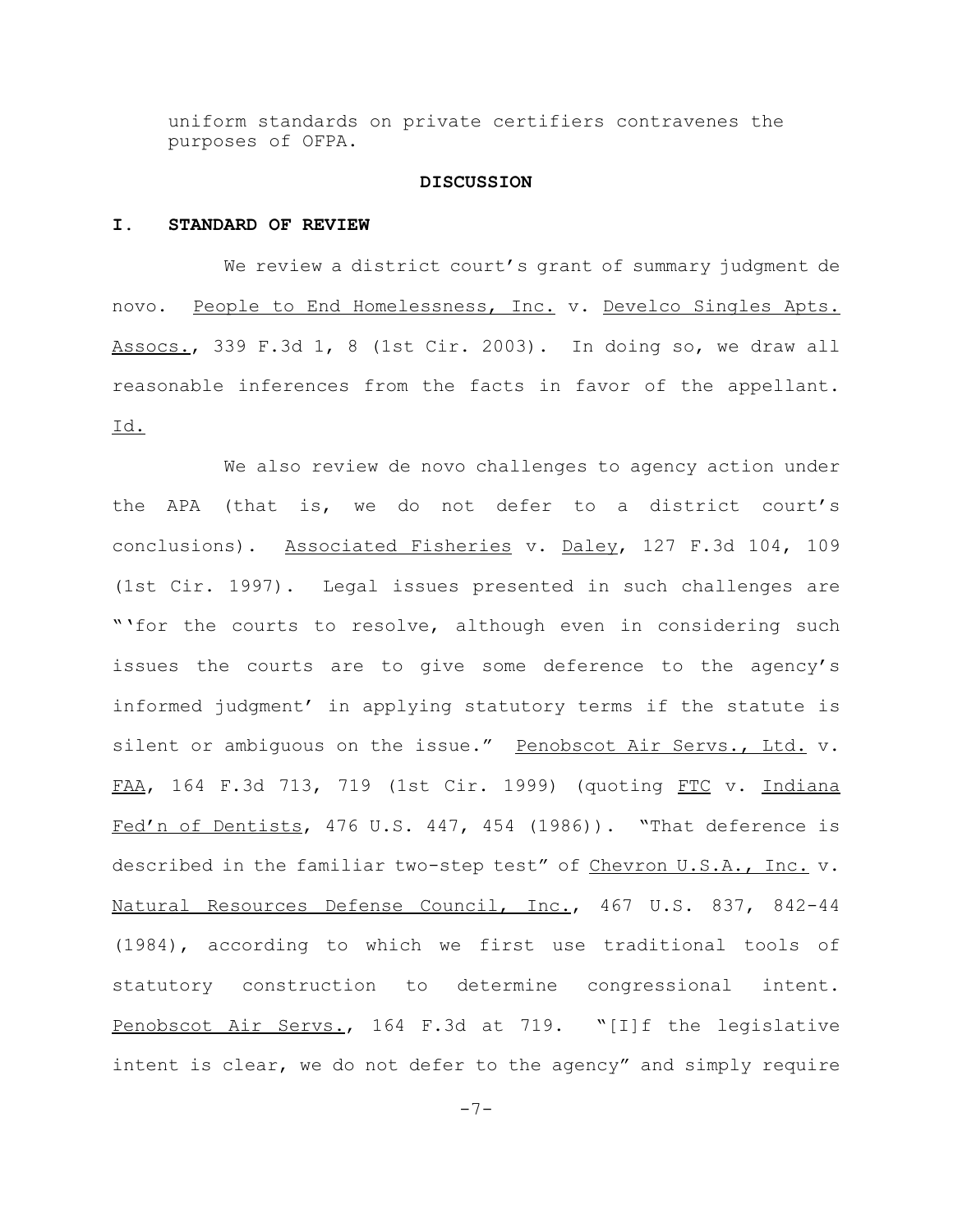that the regulations be consistent with the statute. Id. If, on the other hand, "the statute is silent or ambiguous with respect to the specific issue," the question "is whether the agency's answer is based on a permissible construction of the statute." Id. (citation and internal quotation marks omitted). We accord deference to the agency "as long as its interpretation is rational and consistent with the statute."  $Id.$  (citation omitted).

#### **II. HARVEY'S STANDING**

A plaintiff bringing legal claims in federal court must "establish standing to prosecute the action." Elk Grove Unified Sch. Dist. v. Newdow, U.S. , 124 S. Ct. 2301, 2309 (2004). This is partly a constitutional requirement; to meet the requirements of Article III, a plaintiff must point to an "injury in fact" that a favorable judgment will redress. See Lujan v. Defenders of Wildlife, 504 U.S. 555, 560-61 (1992). It is also a prudential requirement. To establish prudential standing, Harvey must show that his complaint "fall[s] within the zone of interests protected by the law invoked." Newdow, 124 S. Ct. at 2309 (citation and internal quotation marks omitted).

Harvey alleges that he has suffered an injury in fact because the challenged regulations weaken the integrity of the organic program and the standards it sets forth. This weakening harms Harvey as a consumer of organic foods because it degrades the quality of organically labeled foods. The magistrate judge

-8-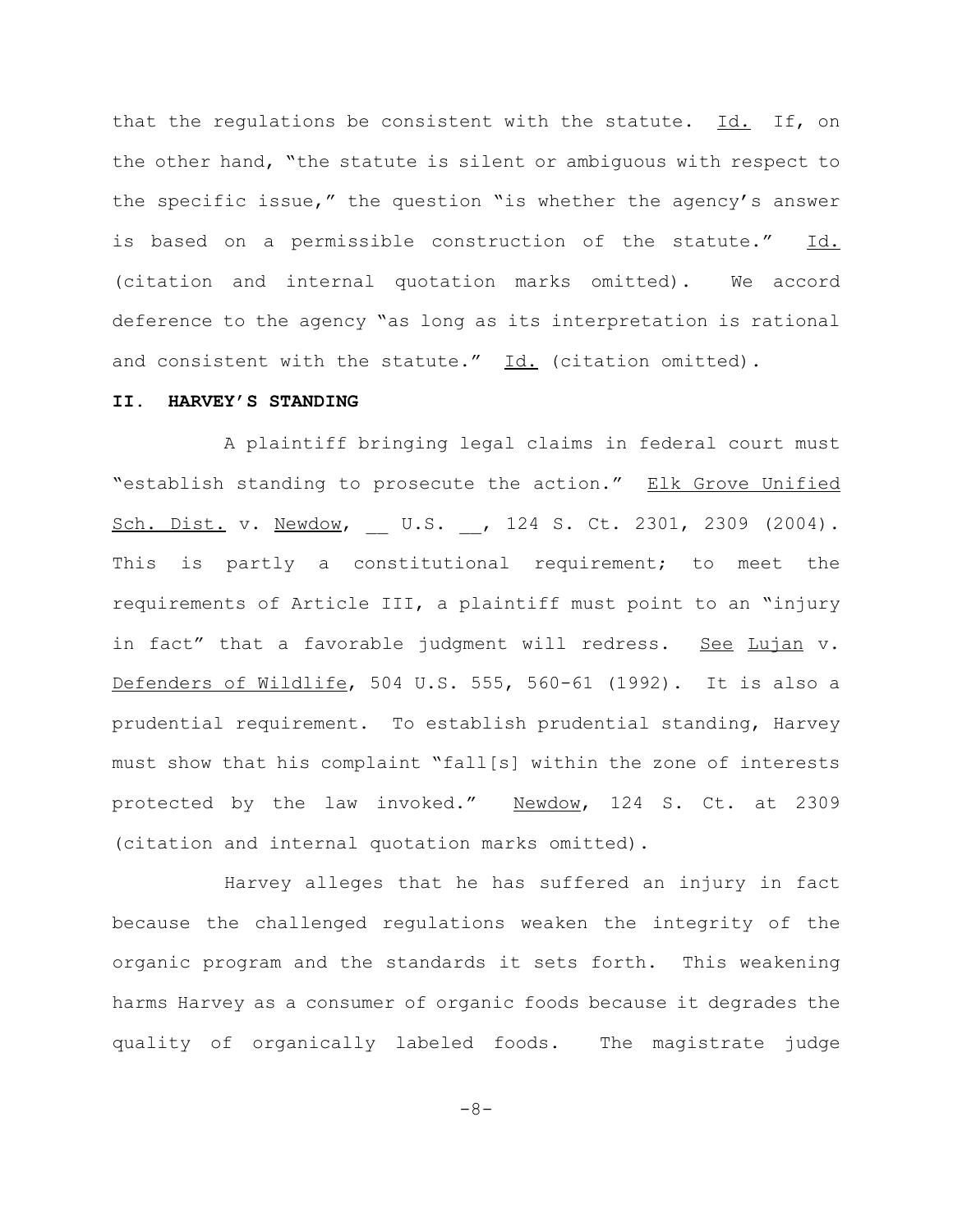properly held that this claimed harm represents concrete, redressable injury sufficient to confer Article III standing with respect to most of the counts in Harvey's complaint. It is well established that consumers injured by impermissible regulations satisfy Article III's standing requirements. See GMC v. Tracy, 519 U.S. 278, 286 (1997) ("Consumers who suffer [higher costs] from regulation forbidden under the Commerce Clause satisfy the standing requirements of Article III."); Baur v. Veneman, 352 F.3d 625, 628, 641-42 (2d Cir. 2003) (finding cognizable injury in fact where consumer alleged that USDA regulations permitting use of downed livestock for human consumption caused him increased risk of contracting food-borne illness); Ctr. for Auto Safety v. Nat'l Highway Traffic Safety Admin., 793 F.2d 1322, 1324 (D.C. Cir. 1986) (finding that consumers suffered sufficient injury in fact to challenge regulations reducing fuel economy standards "because the vehicles available for purchase will likely be less fuel efficient than if the fuel economy standards were more demanding").

The magistrate judge concluded that Harvey lacked Article III standing with respect to his seventh count because Harvey failed to allege specifically that he was a consumer of organic milk or inspector of organic dairy operations. Recommended Decision on Cross-Motion for Summary Judgment, Civ. No. 02-216-P-H (Oct. 10, 2003), at 33. But Harvey has continuously alleged, as the magistrate judge acknowledged, that he purchases and consumes

 $-9-$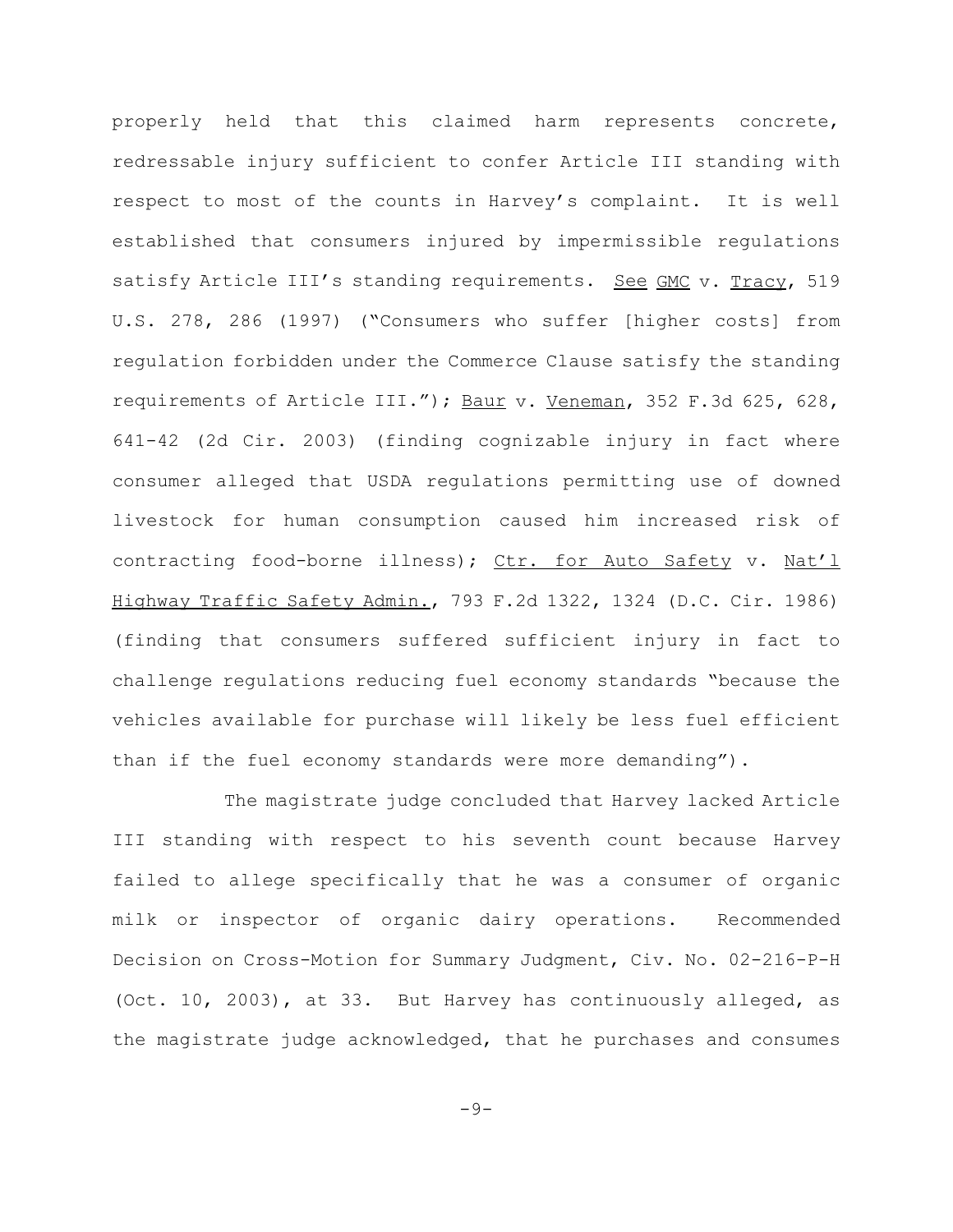organic products. Moreover, the record clearly contains Harvey's specific allegations that he has regular commercial dealings with organic dairy farmers and has purchased products containing dairy ingredients identified as organic. The magistrate judge erred in requiring more. Harvey has established that this particular regulation threatens sufficient injury to him as a consumer.

Harvey also clearly satisfies the requirements of prudential standing. The zone of interests test excludes only those whose interests are "so marginally related to or inconsistent with the purposes implicit in the statute that it cannot reasonably be assumed that Congress intended to permit the suit." Clarke v. Sec. Indus. Ass'n, 479 U.S. 388, 399 (1987). Congress enacted OFPA to establish national standards governing the marketing of organic products, to assure consumers that organic products meet these standards, and to facilitate interstate commerce in organic products. See 7 U.S.C. § 6501. Harvey alleges that the Final Rule creates loopholes in the statutory standards, undermines consumer confidence, and fails to protect producers of true organic products. Harvey's alleged injuries fall precisely within the zone of interests that the statutes at issue were meant to protect.

# **III. THE MERITS**

# A. First Count: Alleged Exemption for Nonorganic Products Not Commercially Available

Harvey alleges that 7 C.F.R. § 205.606 permits the introduction of a wide variety of nonorganic ingredients into

 $-10-$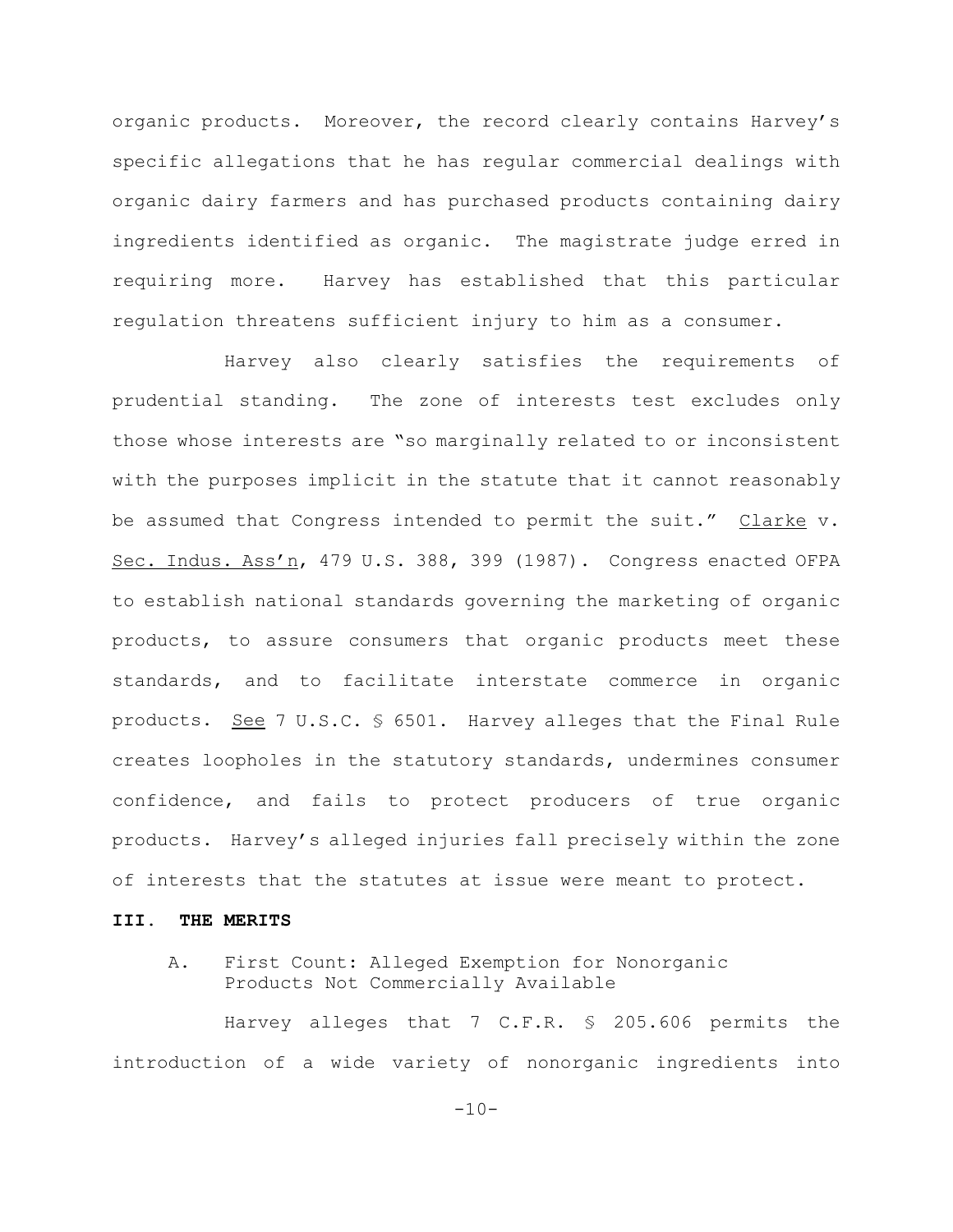organic or made-with-organic products in contravention of OFPA's general prohibition of such ingredients. The portion of the Rule at issue provides:

> The following nonorganically produced agricultural products may be used as ingredients in or on processed products labeled as "organic" or "made with organic (specified ingredients or food group(s))" only in accordance with any restrictions specified in this section.

> Any nonorganically produced agricultural product may be used in accordance with the restrictions specified in this section and when the product is not commercially available in organic form.

(a) Cornstarch (native)

- (b) Gums -- water extracted only (arabic, guar, locust bean, carob bean)
- (c) Kelp -- for use only as a thickener
- and dietary supplement
- (d) Lecithin -- unbleached
- (e) Pectin (high-methoxy)

7 C.F.R. § 205.606 (emphasis added). Harvey maintains that the emphasized portion of the Rule allows the introduction of any nonorganic ingredient into processed products whenever an individual certifier determines that the ingredient is not commercially available in organic form. Harvey correctly points out that §§ 6517 and 6518 of OFPA require all specific exemptions to the Act's ban on nonorganic substances to be placed on the National List following notice and comment and subject to periodic review. See 7 U.S.C. §§ 6517(a), (d), (e); 6518(k), (l), (m). Harvey argues that the challenged provision allows ad hoc decisions regarding the use of synthetic substances, in contravention of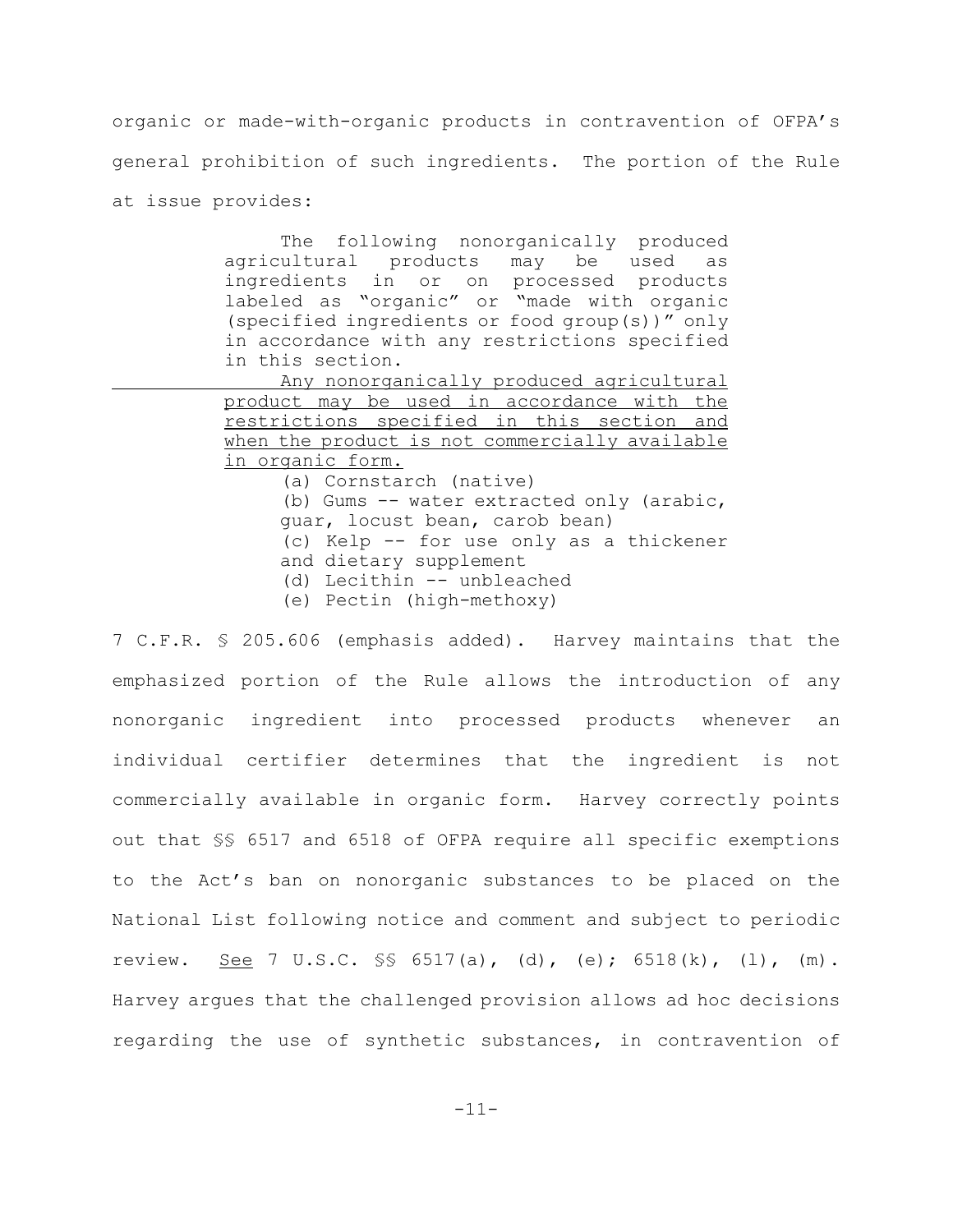these statutory procedural requirements.

In the District Court and before this court, the Secretary has taken the position that § 205.606 does not create a blanket exemption, as Harvey contends, but rather permits use only of the ingredients specifically listed in that section. In other words, the Secretary maintains that the list of five products in § 205.606 is a part of the National List and that the provision emphasized above and challenged by Harvey should be interpreted simply as a further limitation on the addition of new nonorganic ingredients to the National List.

We agree with the District Court that the interpretation advanced by the Secretary is a plausible interpretation of the language of § 205.606 that eliminates any conflict with OFPA's requirements. The District Court was correct to conclude that, under the Secretary's interpretation, § 205.606 is not in contravention of OFPA.

However, the District Court did not clarify that it is necessary to interpret the Rule in this manner in order to find this portion of the Rule valid. Under other interpretations, § 205.606 might exceed the Secretary's authority under OFPA. In particular, the interpretation suggested by Harvey, although it is at odds with OFPA's evident requirements, is not an implausible construction of the language of § 205.606 considered alone. Indeed, the Secretary herself appears to have espoused exactly this

-12-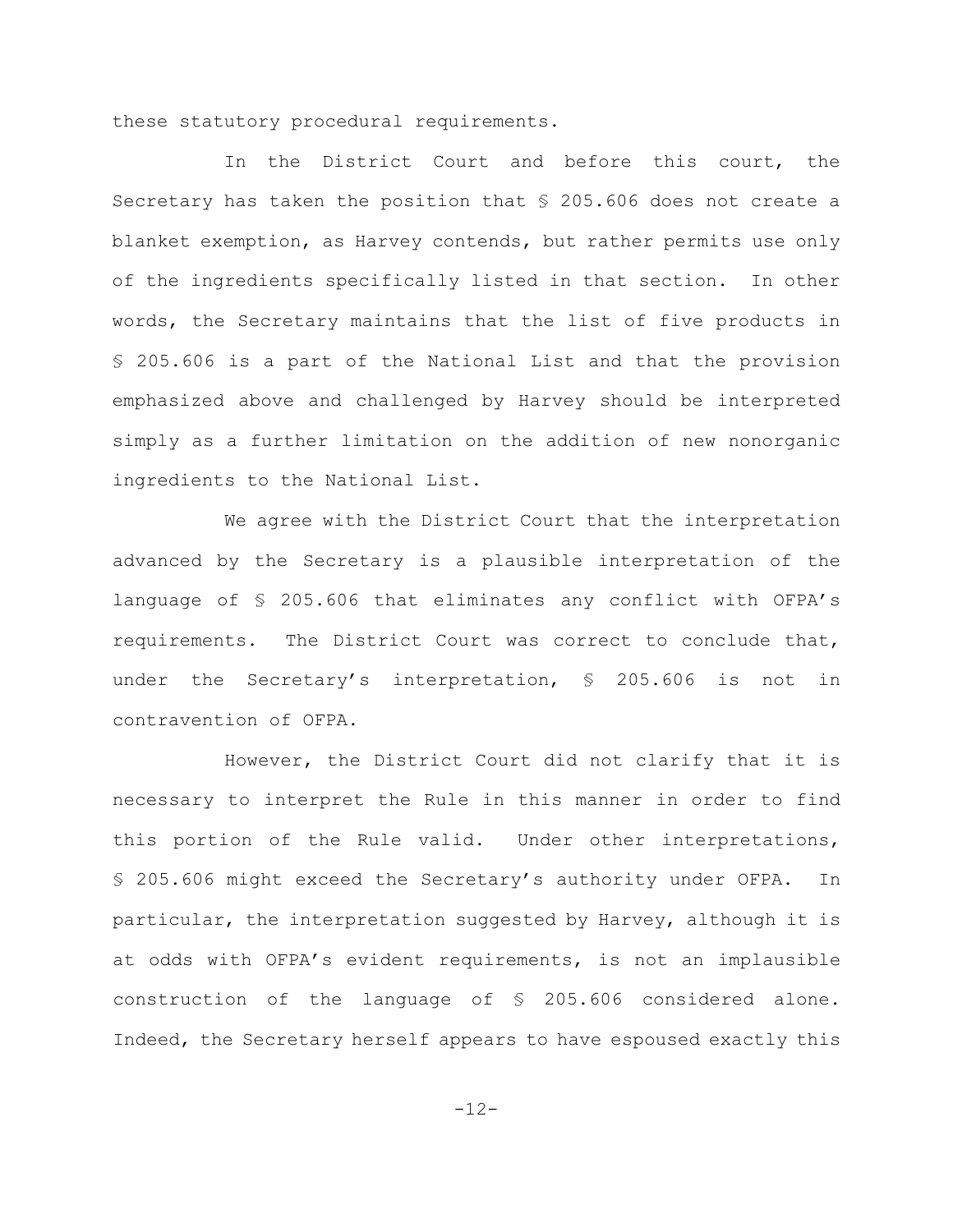interpretation in the past. See 65 Fed. Reg. 80,616 ("In the regulation, a nonsynthetic and nonorganic agricultural product . . . used as a processing aid does not have to appear on the National List. Such products are included in the provision in § 205.606 that nonorganically produced agricultural products may be used in accordance with any applicable restrictions when the substance is not commercially available in organic form.").

In light of this possibility, it is insufficient for this court simply to affirm the District Court's judgment that § 205.606 is, as it stands, consistent with OFPA. Instead, to clarify that this portion of the Rule may not be interpreted in a way that contravenes the National List requirements of OFPA, we remand to the District Court for entry of a declaratory judgment that § 205.606 does not establish a blanket exemption to the National List requirements for nonorganic agricultural products that are not commercially available.

B. Second Count: Use of Private Certifiers' Seals on Products Containing Less Than 95% Organic Ingredients

Harvey also challenges a part of the Final Rule permitting use of private certification notices and private certifiers' seals on products containing between 70 and 94% organic ingredients. 7 C.F.R.  $\S$ \$ 205.304(a)(3), (b)(2). Harvey acknowledges that the Act allows such products to be labeled as containing "organic" ingredients but contends that OFPA implicitly

-13-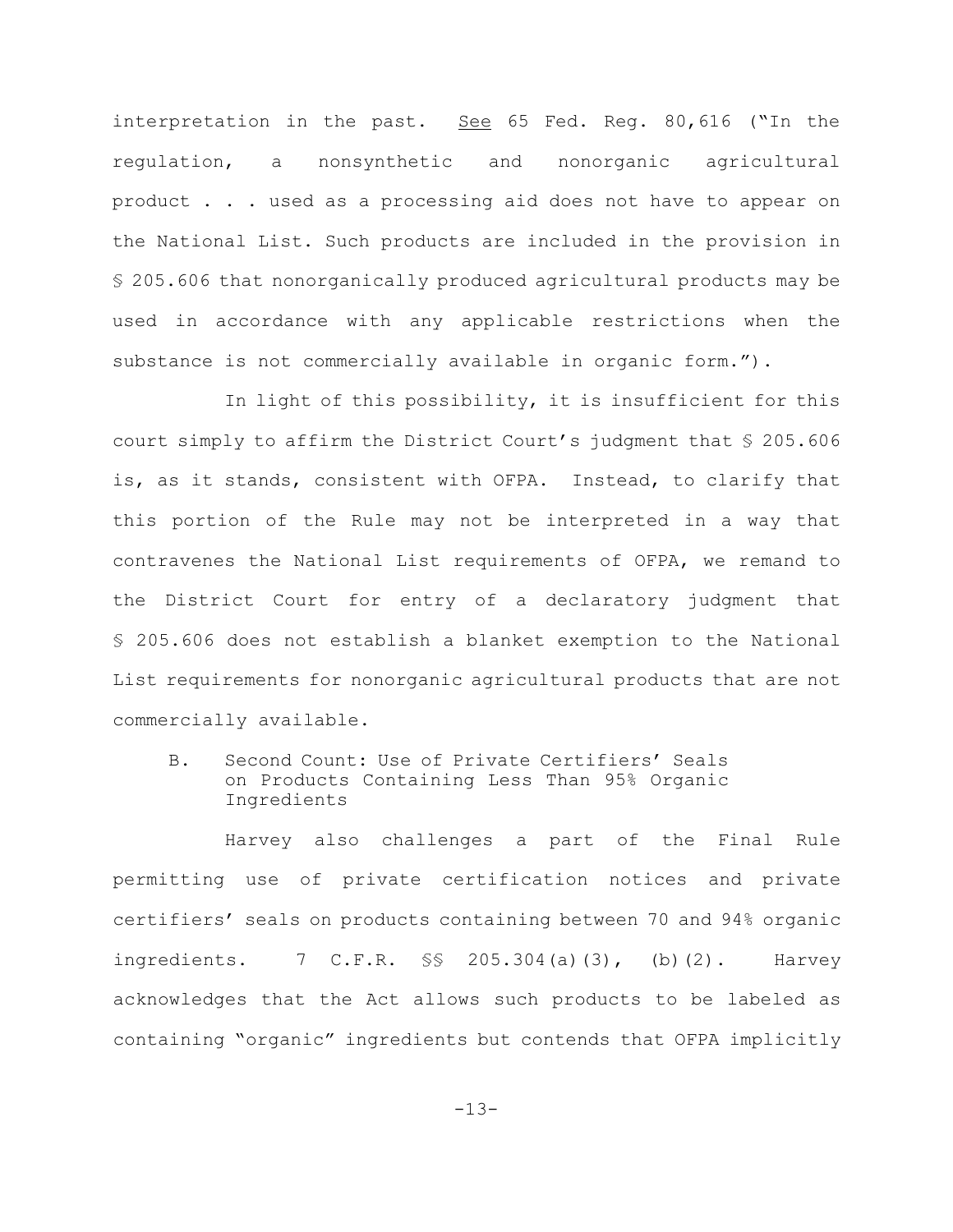prohibits the certification of such ingredients or the use of non-USDA seals on these products. In his view, such certification runs afoul of  $\frac{1}{5}$  6505(a)(1)(B) of the Act, which forbids labeling that "implies, directly or indirectly, that [a] product is produced and handled using organic methods" when it was not produced or handled in such a way.  $Id.$  We conclude that the Act does not prohibit, either implicitly or explicitly, the certification of organic ingredients or the use of private certifiers' seals and that the challenged portion of the Rule was a permissible exercise of the Secretary's discretion in this area.

The provision to which Harvey objects is one aspect of a comprehensive labeling and certification scheme set forth in the Rule. See 7 C.F.R. §§ 205.301-205.305. This scheme provides for four different types of product labels and for two different types of certification, all depending on the percentage of organic ingredients in the labeled product. The labeling scheme distinguishes (1) products containing 100% organic ingredients, which may be labeled "100 percent organic," see id.  $\frac{1}{5}$  205.301(a); (2) products containing 94 to 100% organic ingredients, which may be labeled "organic," see id.  $\frac{1}{2}$  205.301(b); (3) products containing 70 to 94% organic ingredients, which may be labeled "made with organic (specified ingredients or food group(s))," see id. § 205.301(c), and (4) products containing less than 70% percent organic ingredients, which may identify each such ingredient on the

-14-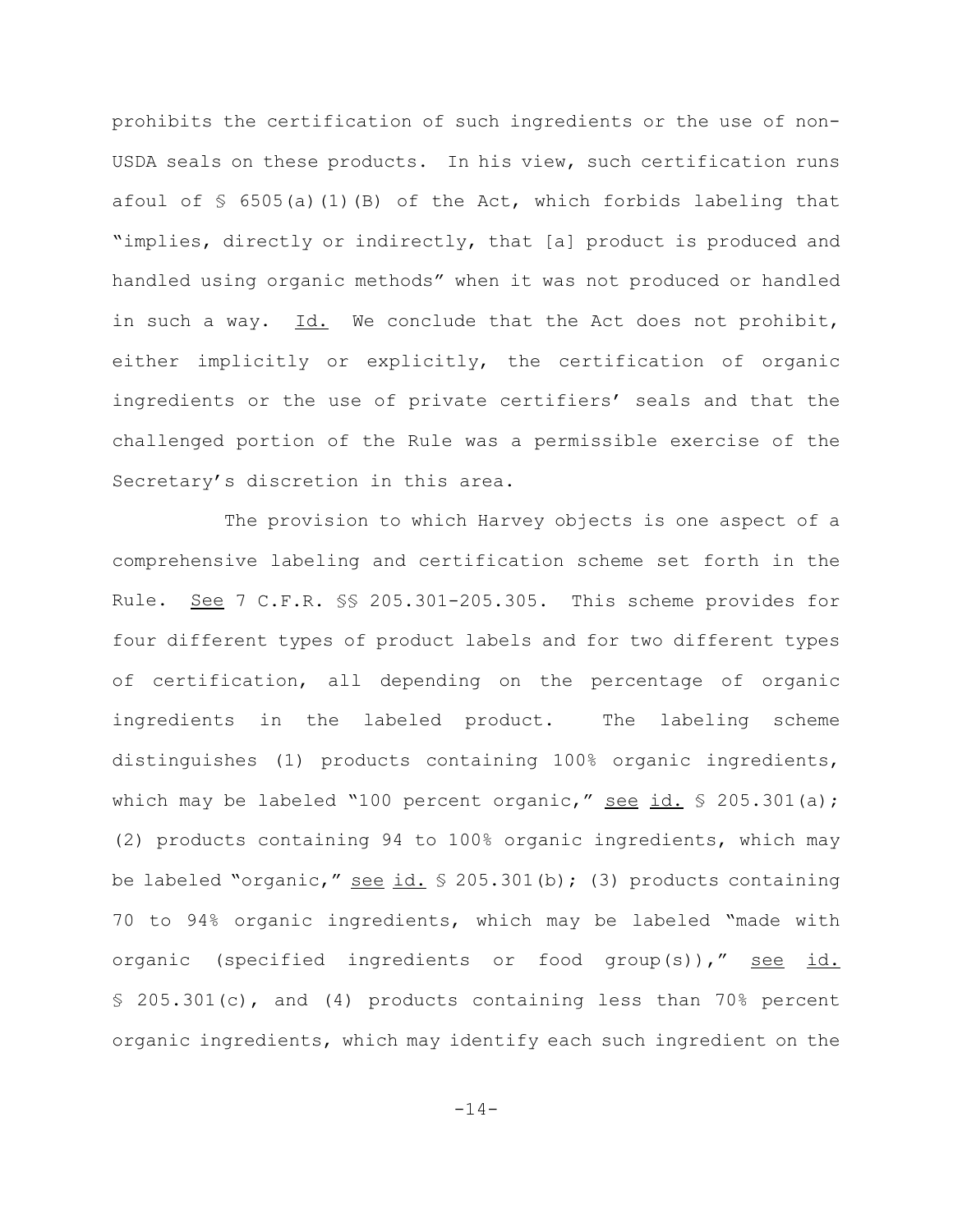label or ingredient statement with the word "organic," see id. §§ 205.301(d), 205.305(a)(1). Harvey does not contest these portions of the Rule, which are plainly consistent with the Act's requirements. See 7 U.S.C. §§ 6505(a)-(c), 6510 (forbidding labeling of products as organically produced unless produced in accordance with the Act and providing that no more than 5% nonorganic ingredients may be added to processed foods handled in accordance with the Act, but also permitting labeling of ingredients as organic in processed foods containing less than 94% organic ingredients).

Harvey's challenge is to a portion of the Rule's parallel certification scheme. This scheme allows (1) products in the first two labeling categories, containing 95% or more organic ingredients, to bear both a USDA seal and the seal of a private certifying agent, <u>see</u> 7 C.F.R.  $\frac{1}{5}$  205.303(b)(4)-(5), 205.311(a); (2) products containing 70 to 94% organic ingredients to bear a notice of private certification and the seal of a private certifying agent, see id.  $205.304(a)(3)$ , (b)(2); and (3) products containing less than 70% organic ingredients to bear neither a USDA seal nor that of a private certifier, see id. § 205.305(b). Harvey specifically objects to the second of these categories. He maintains that "the Act's limited exemption for identifying organic ingredients does not authorize the certification of products which do not meet the requirements of the Act" and that allowing

 $-15-$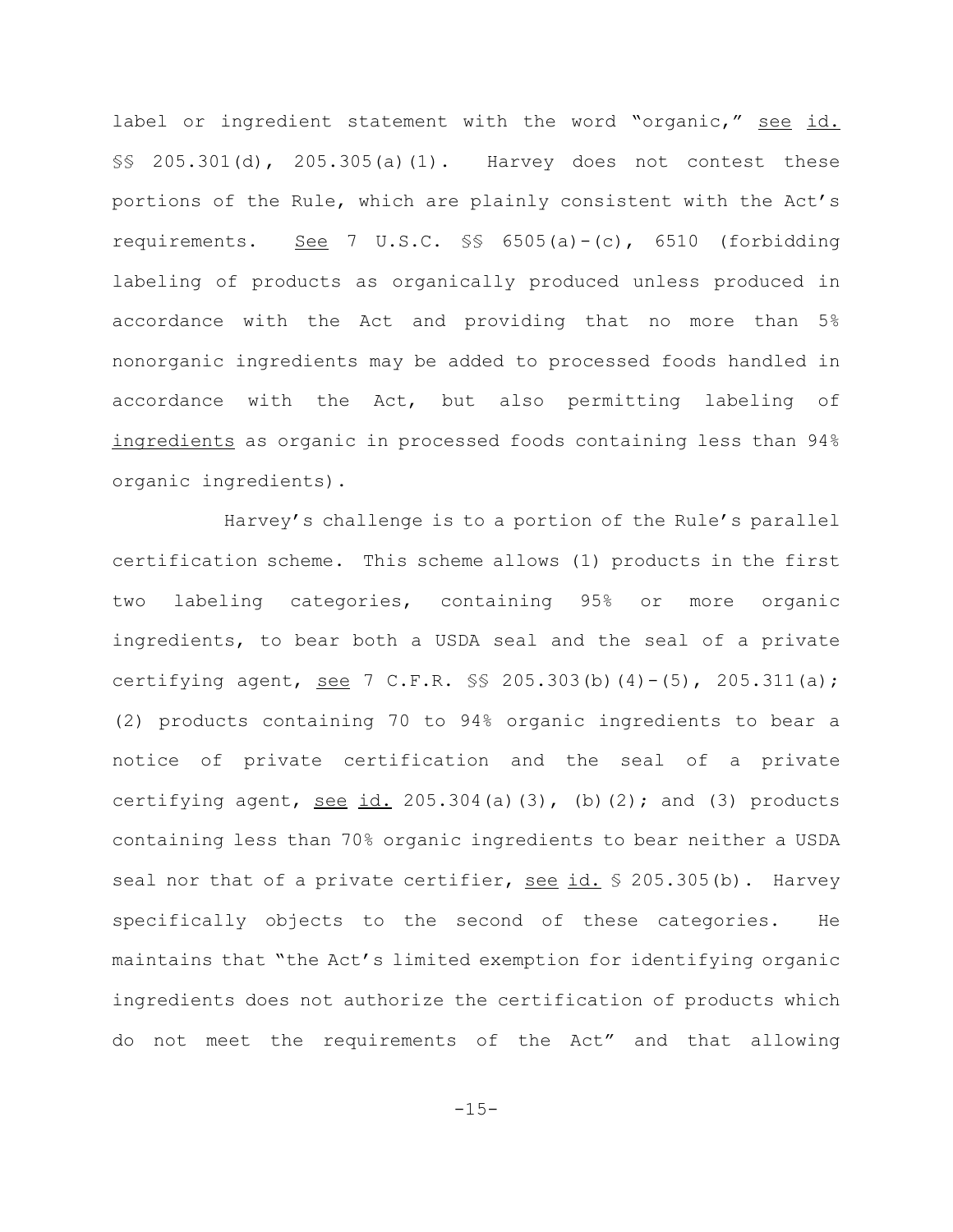certification of such products misleads consumers, in contravention of 7 U.S.C. § 6505(a)(1)(B).

We note again that Harvey does not challenge the third tier of the Rule's labeling scheme, which allows products containing 70 to 94% organic ingredients to be labeled "made with organic (specified ingredients or food group(s))." 7 C.F.R. § 205.301(c). Rather, Harvey's challenge is to the use of private certification notices and seals on such products. His argument that use of private certifiers' seals to designate the presence of organic ingredients in a product contravenes OFPA depends on two related premises: (1) that the Act allows for only one kind or level of certification, namely, USDA certification, which cannot be uncoupled from private certification, and (2) that the Act does not contemplate the certification of ingredients or the use of private, non-USDA seals to indicate their certification.

Neither premise is supported by the Act itself. First, the Act does expressly restrict use of the USDA seal, see 7 U.S.C. § 6505(a)(2), and contemplates an extensive role for private certifying agents in implementing the  $Act's$  requirements.<sup>1</sup>

 $1$ See, e.g., 7 U.S.C.  $\$  6502(3)-(5) (defining "certifying agent," "certified organic farm," and "certified organic handling operation"), 6503(d) (providing for certification of farms or handling operations by agents),  $6506(a)(4)-(6)$  (providing for periodic review of organic programs by certifying agents), 6513(a) (providing for submission of organic plans to certifying agents), 6514(a)-(c) (addressing accreditation of certifying agents), 6515(a)-(j) (setting forth "[r]equirements of certifying agents"),  $6516(a) - (b)$  (addressing peer review of certifying agents),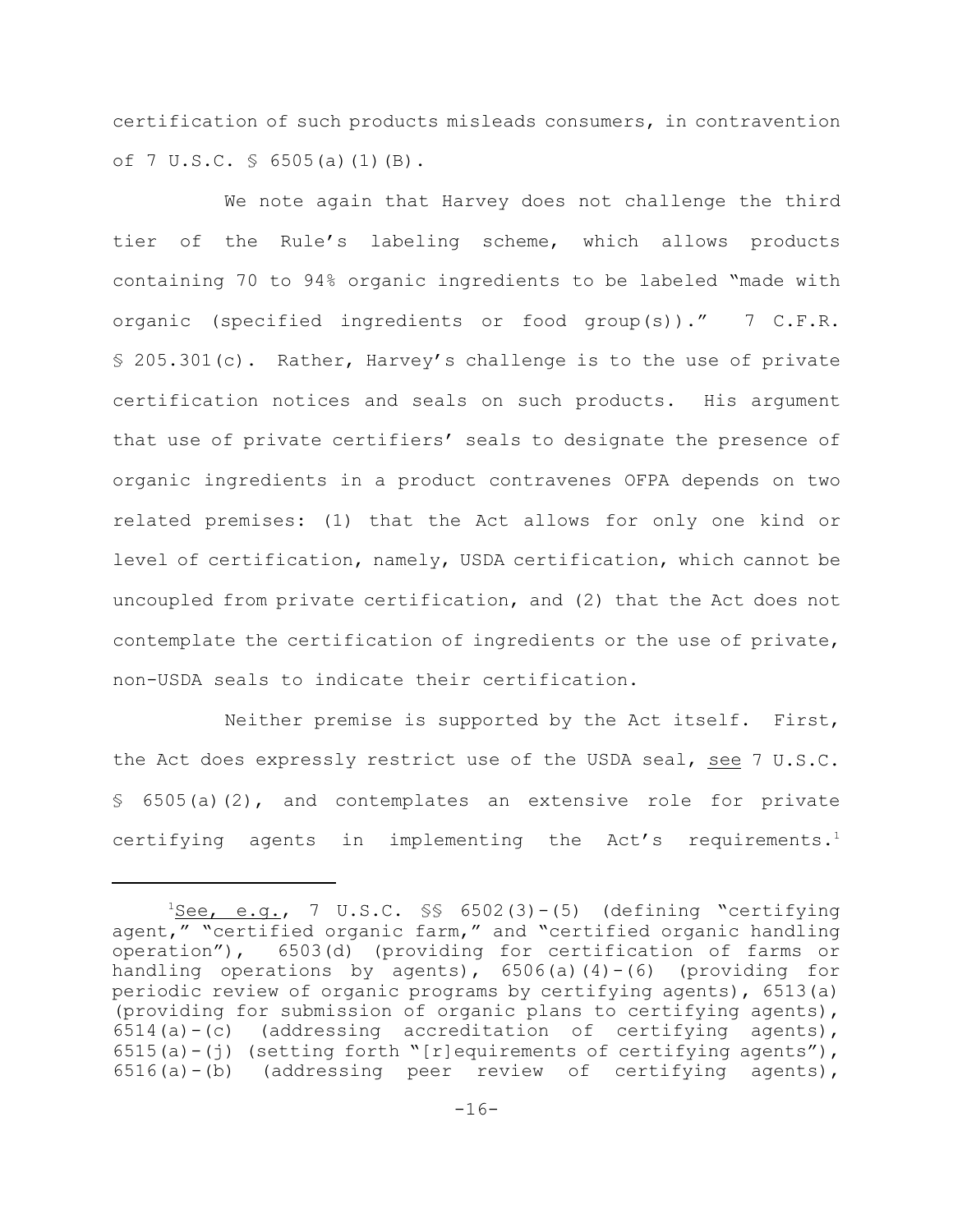However, it is silent on the use of private certifiers' seals and on the standards for inclusion of private certification information on product packaging. Since the Act does not address private certification at all, it necessarily cannot address whether private certification may be uncoupled from USDA certification.

Second, the Act does provide for the identification of ingredients as organic when a product contains less than 95% organic ingredients,  $id. \S$  6505(c)(1)-(2), but it is silent on whether such identification may or may not include certification of such ingredients as organic and/or a private certifier's mark. In other words, with respect to products containing less than 95% organic ingredients, the Act speaks only to the labeling portion of the tiered scheme described above. With respect to certification of products in this category, the Act is silent.

Since the Act is silent on these issues, we must conclude that Congress committed the questions to the Secretary's discretion and assess the challenged portions of the Rule for their reasonableness in light of OFPA's overall scheme. Penobscot Air Servs., 164 F.3d at 719; see also United States v. Haggar Apparel Co., 526 U.S. 380, 392 (1999) ("If . . . the agency's statutory interpretation fills a gap or defines a term in a way that is reasonable in light of the legislature's revealed design, we give

<sup>6518(</sup>b)(7) (setting aside seat on the National Organic Standards Board for a certifying agent),  $6519(d) - (e)$  (addressing violations reported and committed by certifying agents).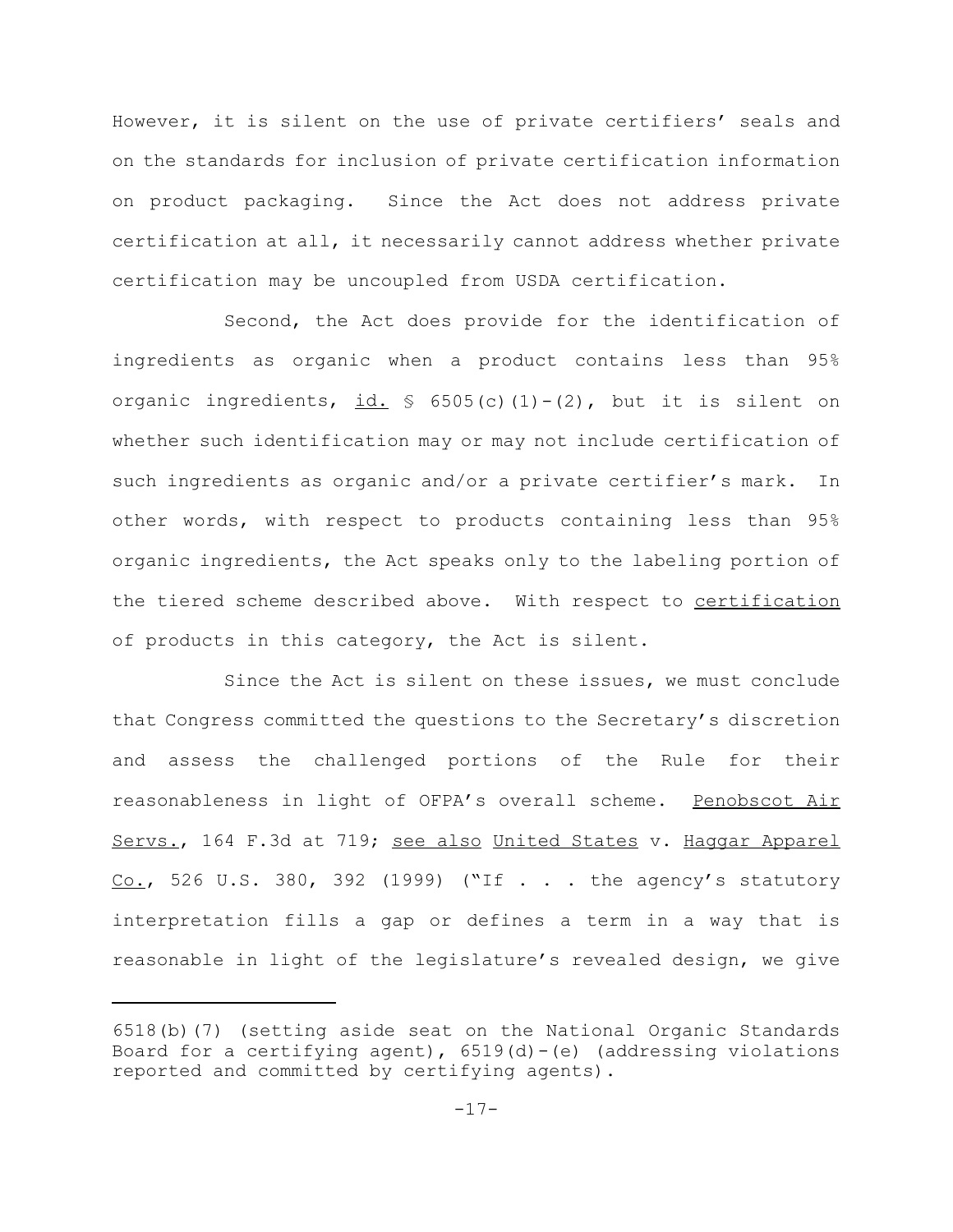that judgment controlling weight." (citations and internal quotation marks omitted)).

The challenged regulations are reasonable in light of OFPA's overall scheme. The Act clearly authorizes the use of the word "organic" on the packaging of products made with 70 to 94% organic ingredients. 7 U.S.C.  $\frac{1}{5}$  6505(c)(1). Under the Act, certifying agents play a crucial role in determining whether an ingredient derives from an organic operation. Id. § 6503(d). Given these statutory directives, the Secretary's requirement that labels on third-tier products (containing 70 to 94% organic ingredients) identify the agent responsible for certifying such ingredients is not unreasonable. This information allows the Secretary to identify and track certifiers on a product-by-product basis, creates consumer confidence that the specified ingredients are indeed organic, and provides the name of the certifier, which may be useful to some consumers. Far from contravening the Act, the certification requirement furthers its purpose of assuring consistency. <u>See id.</u> § 6501 (stating purposes of OFPA).

Nor is it unreasonable for the Secretary to permit inclusion of private certifiers' seals on such products. Such seals will tend to increase consumer confidence and to facilitate interstate commerce in organic products, furthering two of OFPA's three goals. See id. Harvey and the amici arque that the presence of a non-USDA seal on some products will confuse consumers.

-18-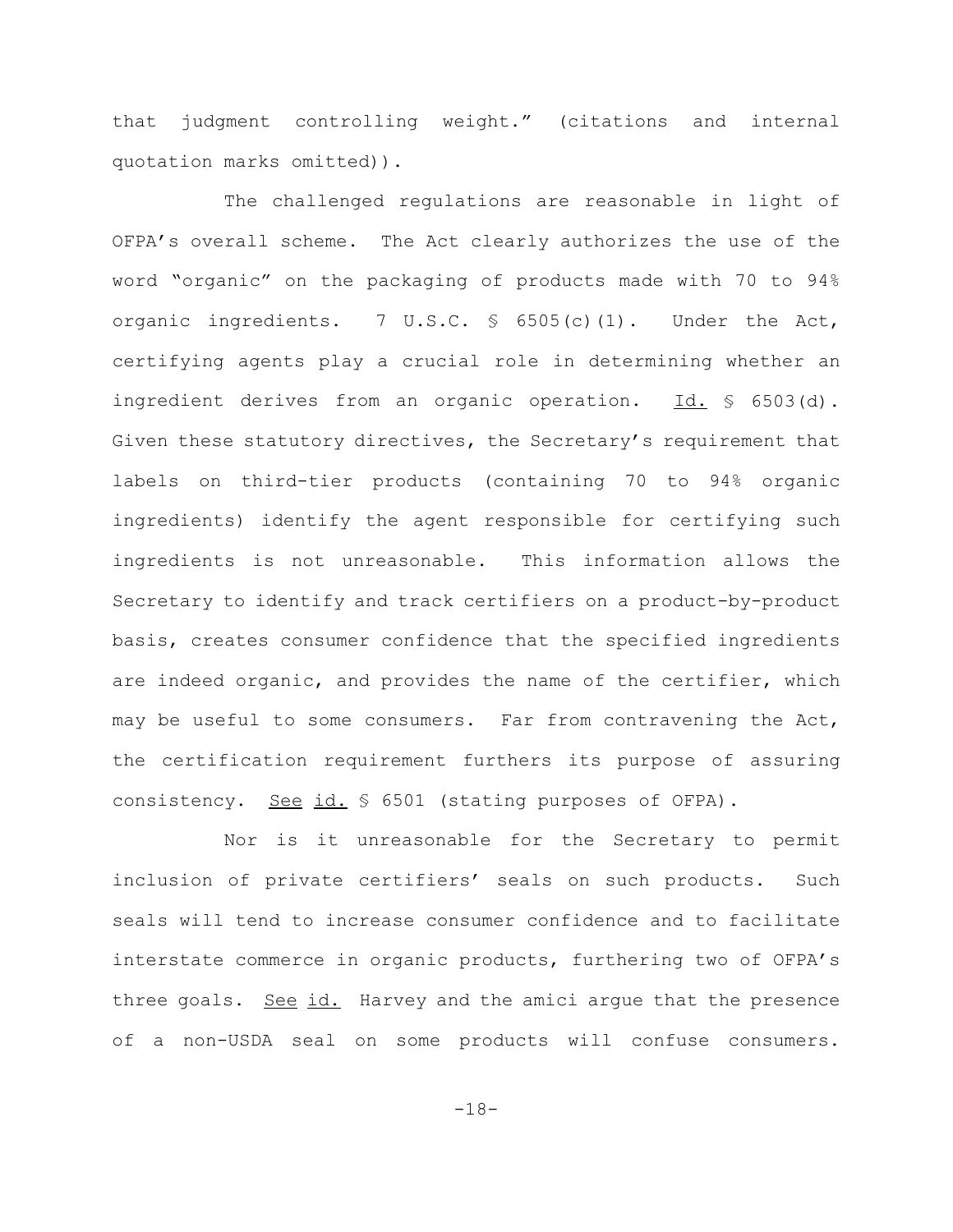Consumers might be confused by the presence of USDA seals on products containing 70 to 94% organic ingredients. See id. §§ 6505(a)(1)(B), 6505(a)(2), 6510(a)(4). But it is difficult to see how a non-USDA seal applied in compliance with the challenged provisions could create similar confusion, particularly since the seal will be accompanied by labeling stating not that the product is "100% organic" or "organic" but merely that it is "made with organic (ingredients)." Under these circumstances, a private certifier's seal appearing alone on a label serves simply to reiterate the identification of the agent certifying the ingredient. Harvey points to no support, statutory or otherwise, for his contention that the identification of an ingredient as "organic" is somehow less confusing to consumers than identification of a private certifier or use of such a certifier's seal, yet such a distinction is crucial to his argument. Because we can see no basis for the distinction, we reject the inference.

We conclude that the District Court did not err in upholding the challenged portions of the Final Rule as permissible exercises of the Secretary's authority. We therefore affirm the District Court's judgment on this count of Harvey's complaint.

C. Third Count: Use of Synthetic Substances in Processing

Harvey next challenges two parts of the Rule permitting synthetic substances to be used in processed organic foods. 7 C.F.R. §§ 205.600(b), 205.605(b). Section 205.600(b) provides

-19-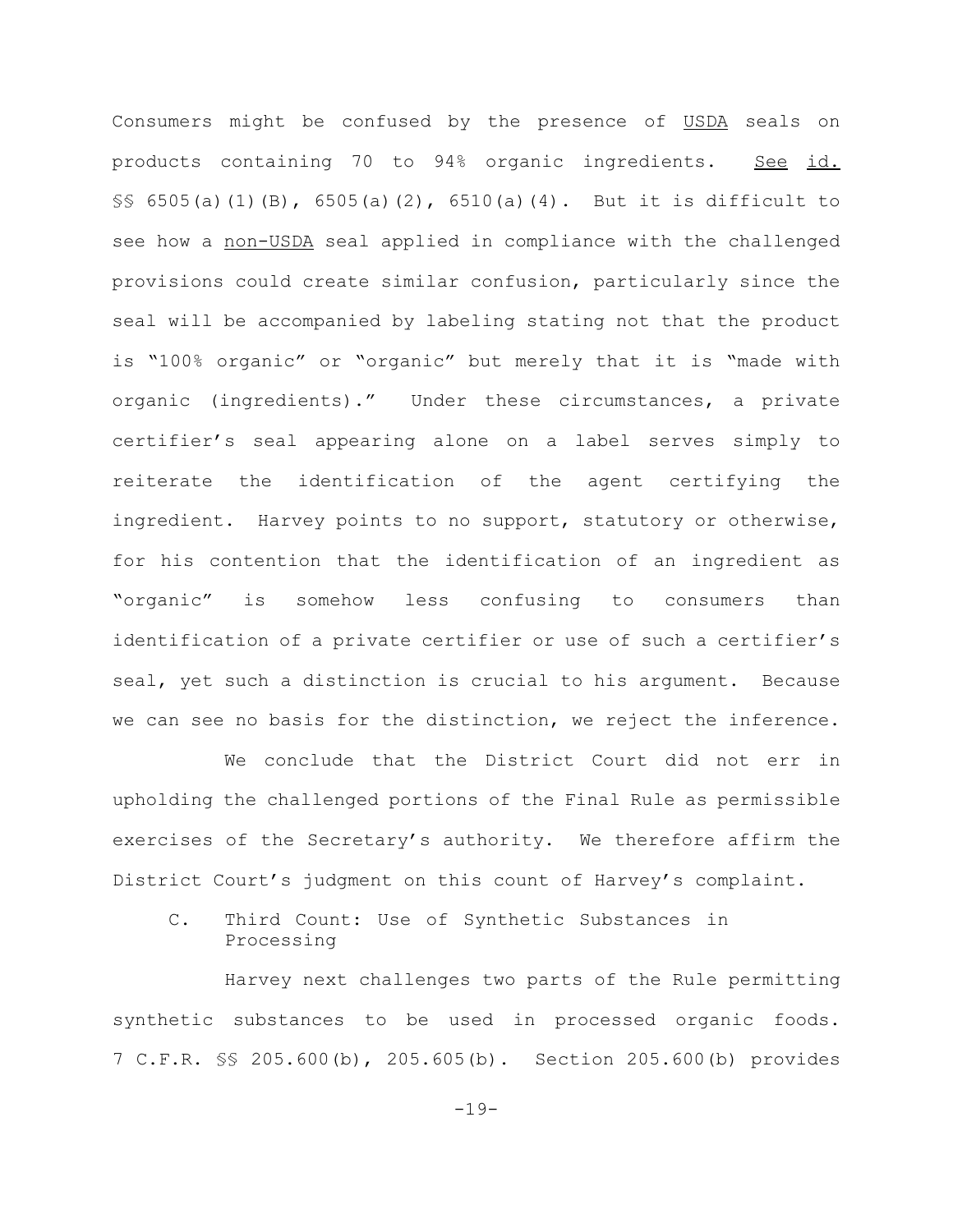that synthetic substances may be used "as a processing aid or adjuvant" if they meet six criteria; § 205.605(b) lists thirtyeight synthetic substances specifically allowed in or on processed products labeled as organic. These provisions, Harvey contends, contravene the plain language of OFPA, which provides that certified handling operations "shall not, with respect to any agricultural product covered by this title . . . add any synthetic ingredient during the processing or any postharvest handling of this product." 7 U.S.C.  $\frac{1}{5}$  6510(a)(1). Harvey is correct; the challenged regulations lie outside of the scope of authority granted the Secretary by OFPA.

The Secretary conceded before the District Court that § 6510(a)(1) constitutes a "general prohibition" against adding synthetic ingredients in handling operations. The Secretary argues, however, that  $\frac{1}{5}$  6517 of the Act, which directs the establishment of the National List and governs the creation of exemptions from the Act's general prohibitions, allows the listing of synthetics for use in the handling of products labeled organic. We reject this argument. Section 6517 plainly forbids the use of synthetic substances in handling operations. This section provides that

> The National List may provide for the use of substances in an organic farming or handling operation that are otherwise prohibited under this title only if . . . (B) the substance-- (i) is used in production and contains

> > $-20-$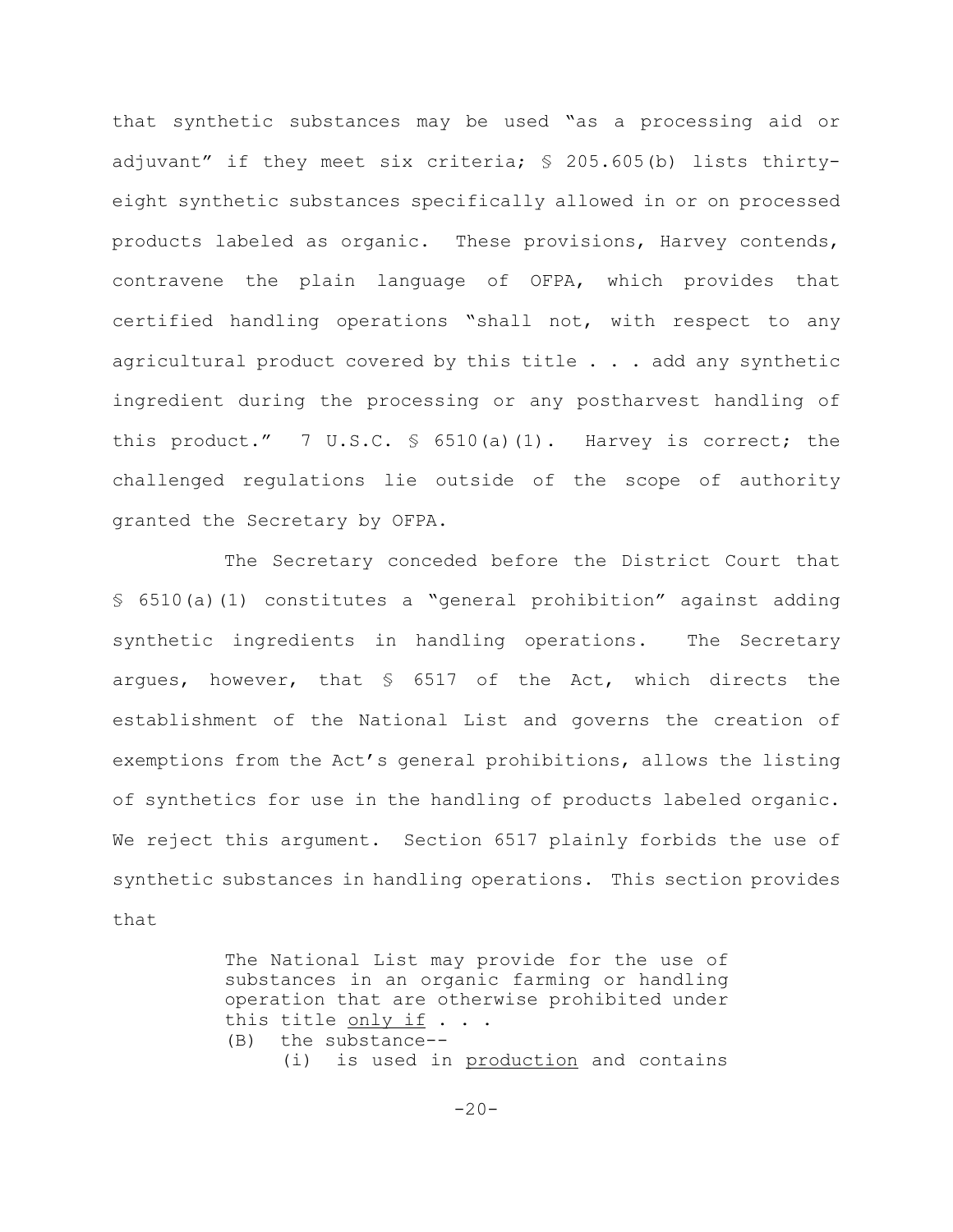an active synthetic ingredient in the following categories . . .

- (ii) is used in production and contains synthetic inert ingredients that are not classified by the Administrator of the Environmental Protection Agency as inerts of toxicological concern; or
- (iii)is used in handling and i[s] non-synthetic but is not organically produced. . . .

7 U.S.C. § 6517 (emphases added). This section contemplates use of certain synthetic substances during the production, or growing, of organic products, but not during the handling or processing stages.<sup>2</sup> The challenged regulations, which permit the use of certain synthetic substances "as processing aids," thus contravene the plain language of this section of the Act as well.

The Secretary notes that some subsections of  $\S$  6517 refer to "farming or handling" activities together, and the Secretary claims that this language renders the Act ambiguous or inconsistent, permitting the Secretary to draft a reasonable reconciliation. We reject this characterization of the Act. Section 6517(c) clearly establishes a three-prong test for exemption of otherwise prohibited substances and their inclusion on the National List. Prong (A), not quoted above, sets forth requirements that any otherwise prohibited substance, whether used

 $2$ See 7 U.S.C. § 6502(8) (defining "handle" as "to sell, process, or package agricultural products"), (18) (defining "producer" as "a person who engages in the business of growing or producing food or feed").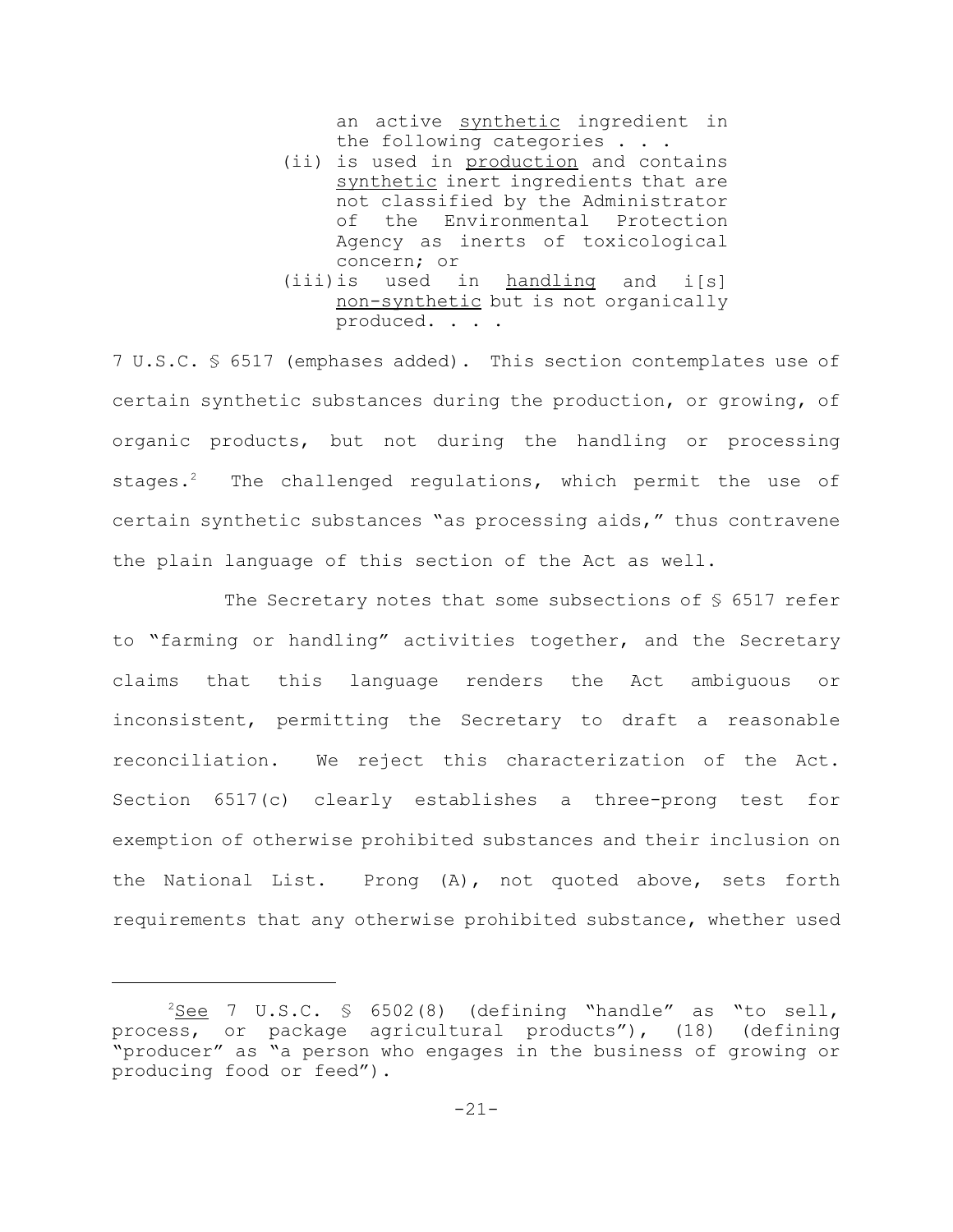in production or handling, must meet to be exempted.<sup>3</sup> Prong  $(B)$ , quoted above, specifically requires that substances used in handling be nonsynthetic. Prong (B) is not inconsistent with prong (A); it merely sets forth more specific requirements with regard to the types of substances that may be used in production and handling, respectively. The Act is neither ambiguous nor inconsistent; § 6510 bars addition of "any synthetic ingredient during the processing or any postharvest handling of the product," and § 6517 furthers that prohibition.

The challenged regulations are contrary to the plain language of OFPA and therefore exceed the Secretary's statutory authority. See Chevron, 467 U.S. at 842-43 ("If the intent of Congress is clear, that is the end of the matter.  $\ldots$  .  $\ldots$ therefore reverse the District Court's grant of summary judgment to the Secretary on this count.<sup>4</sup>

 $3$ This subsection requires such substances to be "not . . . harmful to human health or the environment"; necessary to production or handling of an agricultural product "because of the unavailability of wholly natural substitute products"; and "consistent with organic farming and handling." 7 U.S.C.  $\S$  6517(c)(1)(A)(i)-(iii).

 $4$ We note that in his brief, Harvey admits that he has withdrawn his challenge as to some of the thirty-eight substances listed in 7 C.F.R. § 205.605(b) because use of the substances is required by other statutes. Our reversal of the District Court's judgment is without prejudice to any such concessions made by Harvey or to the general principle of 20 U.S.C.  $\frac{1}{5}$  6519(f), which provides that OFPA is not to be interpreted to alter the Secretary's authority under other statutes.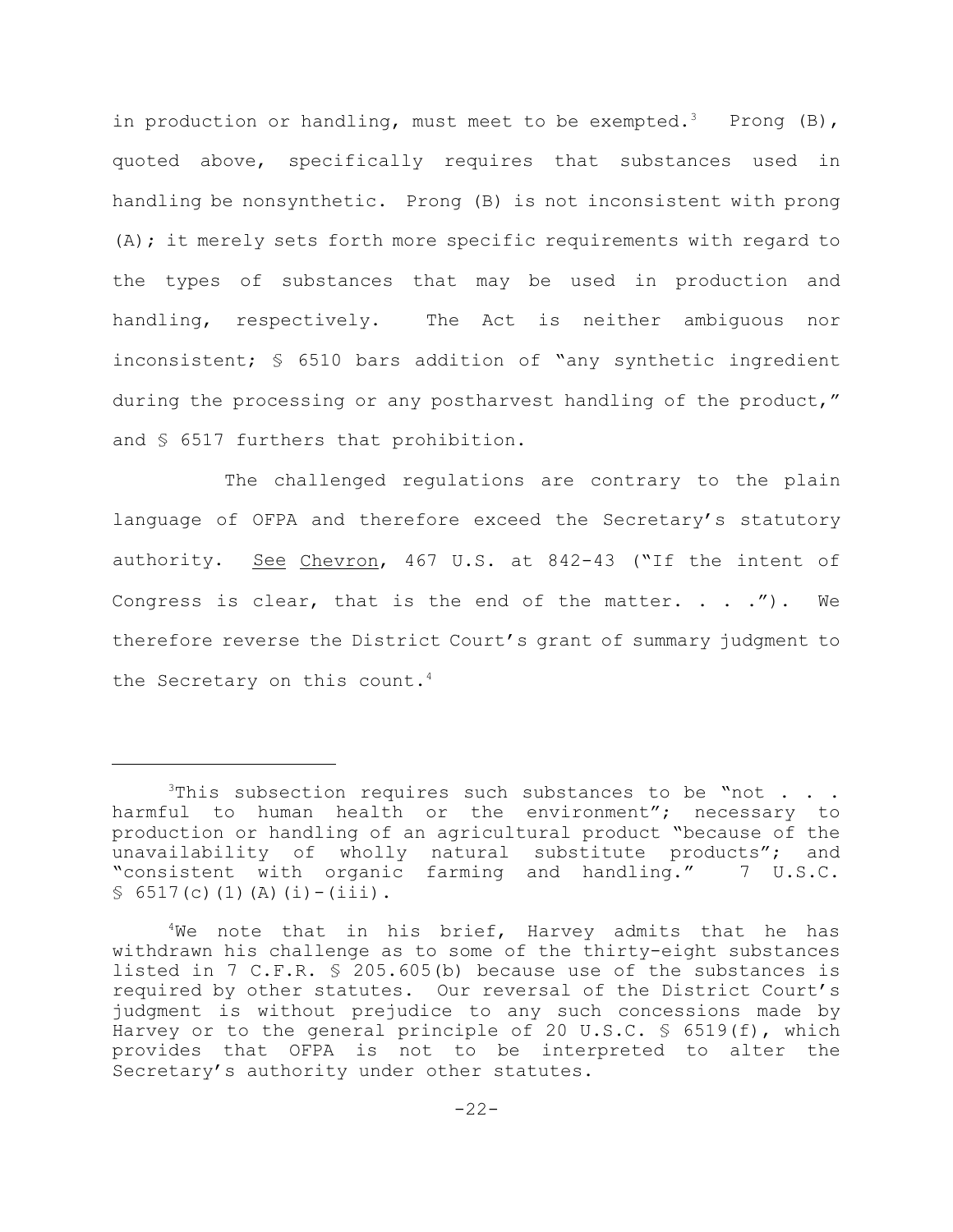# D. Fifth Count: Exemption of Wholesalers and Distributors from Certification Requirements

Harvey next challenges 7 C.F.R. § 205.101(b)(1), a portion of the Final Rule that excludes from the Act's coverage and requirements "handling operations" selling products that are "packaged or otherwise enclosed in a container prior to being received or acquired by the operation" and that "[r]emain in the same package or container and are not otherwise processed while in the control of the handling operation."  $Id. \$  205.101(b)(1)(i)-(ii). According to Harvey, this provision impermissibly excludes wholesalers and distributors, a subset of those engaged in "handling operations," from certification and other OFPA requirements. But, Harvey argues, OFPA expressly exempts from its certification requirements only one subset of those engaged in "handling operations," namely, retailers who do not process the foods they sell. 7 U.S.C. §§ 6502(9), (10). According to Harvey, the Act cannot be read to permit the additional blanket exemption of wholesalers and distributors.

OFPA's exclusion of final retailers from its coverage shows that Congress knew how to exclude operations otherwise subject to the Act and must be presumed to have acted deliberately when it did not specifically exclude those that handle only packaged products. See id. That, however, is not the end of the story. Section 6510 of the Act specifies the requirements for certification of handling operations. Id. § 6510. Each of the

 $-23-$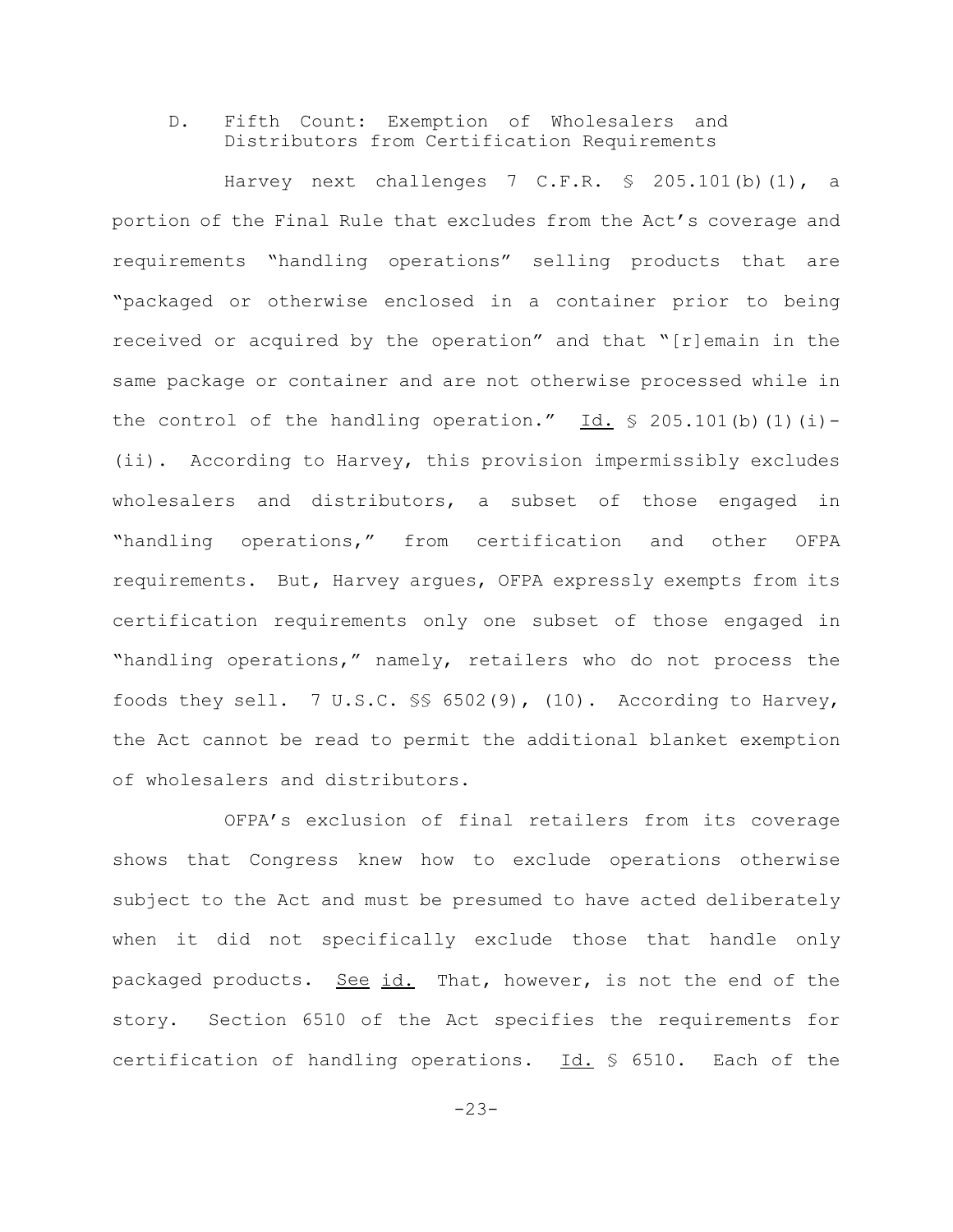seven subsections of § 6510 prohibits either the addition of contaminants or exposure to contaminating materials. Id.  $\S$  6510(a)(1)-(7). The evident purpose of this section is to ensure that operations handling organic products will not contaminate or expose to contamination those products. But operations handling only packaged products (as defined in the regulation) do not present the contamination hazards at which this section—and hence the certification process——is aimed. Thus, certification is irrelevant to those operations that handle only packaged products.

The statutory definition of handling operations in § 6502(10), on its face, appears to include operations handling only sealed packaged products. But the requirements for certification of handling operations in § 6510 appear to have no application to operations handling only sealed packaged products, which by their nature could not engage in any of the proscribed activities. This portion of the statute therefore lacks coherence and consistency, creating ambiguity concerning Congress' intent. See, e.g., Barnhart v. Signmon Coal Co., Inc., 534 U.S. 438, 450 (2002) (holding that inquiry as to statutory ambiguity ceases "if the statutory language is unambiguous and the statutory scheme is coherent and consistent") (internal quotation marks and citation omitted); Salinas v. United States, 522 U.S. 52, 60 (1997) (noting that in order for a statute to be considered unambiguous, "[i]t need only be plain to anyone reading the Act that the statute

 $-24-$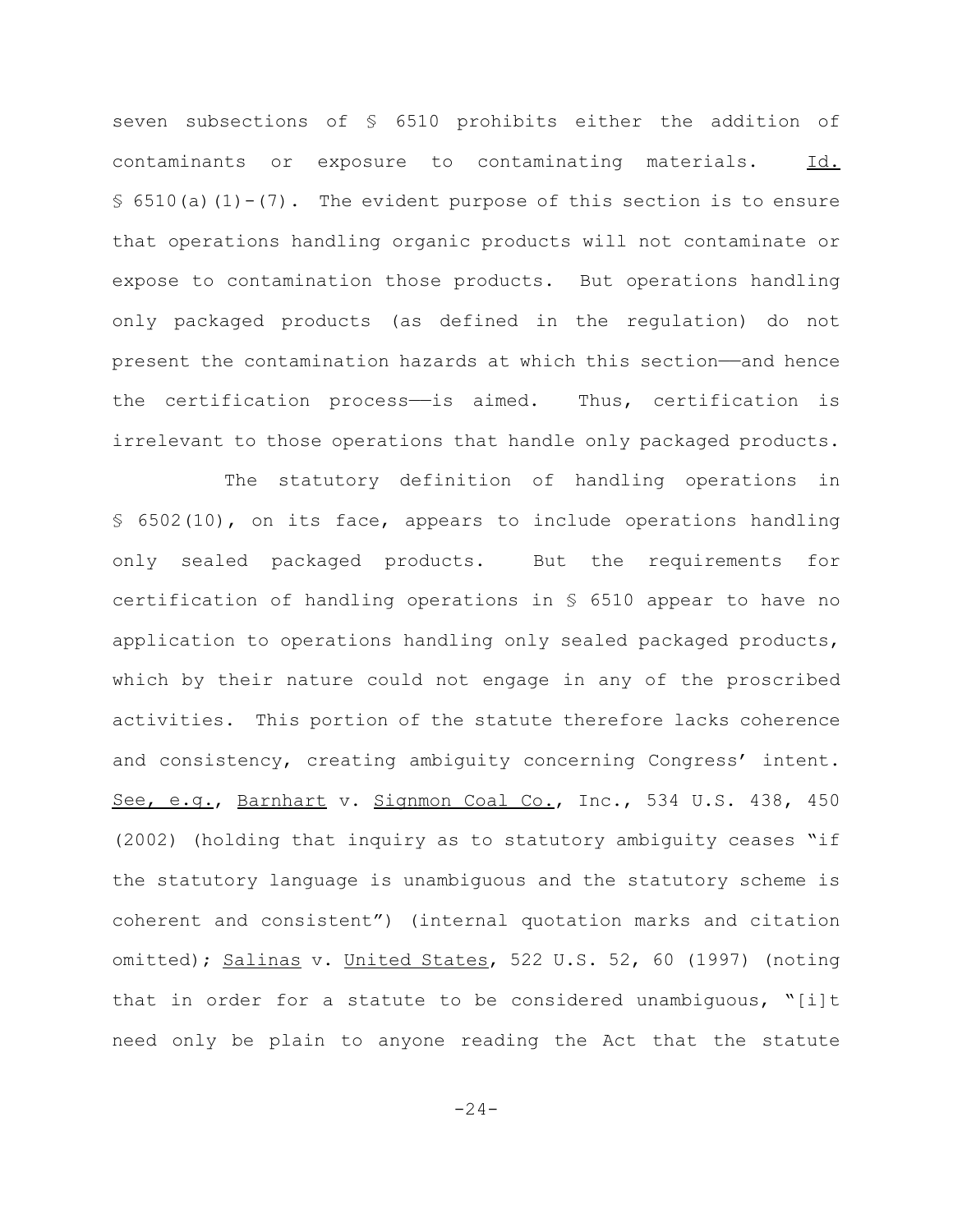encompasses the conduct at issue") (internal quotation marks and citations omitted); Brown v. Gardner, 513 U.S. 115, 118 (1994) ("Ambiguity is a creature not of definitional possibilities but of statutory context.") (citation omitted). Because "the statute is silent or ambiguous with respect to the specific issue," the court must defer to the Secretary's reasonable interpretation of the statute. Chevron, 467 U.S. at 843-44. We therefore affirm the District Court's grant of summary judgment to the Secretary on this count.

E. Sixth Count: Prohibition on Uncompensated Advice from Private Certifiers

Harvey also challenges 7 C.F.R.  $\frac{1}{5}$  205.501(a)(11)(IV), which prohibits certifying agents from "giving advice or providing consultancy services, to certification applicants or certified operations, for overcoming identified barriers to certification." Harvey contends, first, that this regulation clearly conflicts with 7 U.S.C. § 6515(h), which bars certifying agents only from mixing advice with financial interest:

Any certifying agent shall not–-

- (1) carry out any inspections of any operation in which such certifying agent . . . has, or has had, a commercial interest, including the provision of consultancy services;
- (2) accept payment, gifts, or favors of any kind from the business inspected other than prescribed fees; or
- (3) provide advice concerning organic practices or techniques for a fee, other than fees established under such program.

Id. Harvey argues further that even if the relevant portion of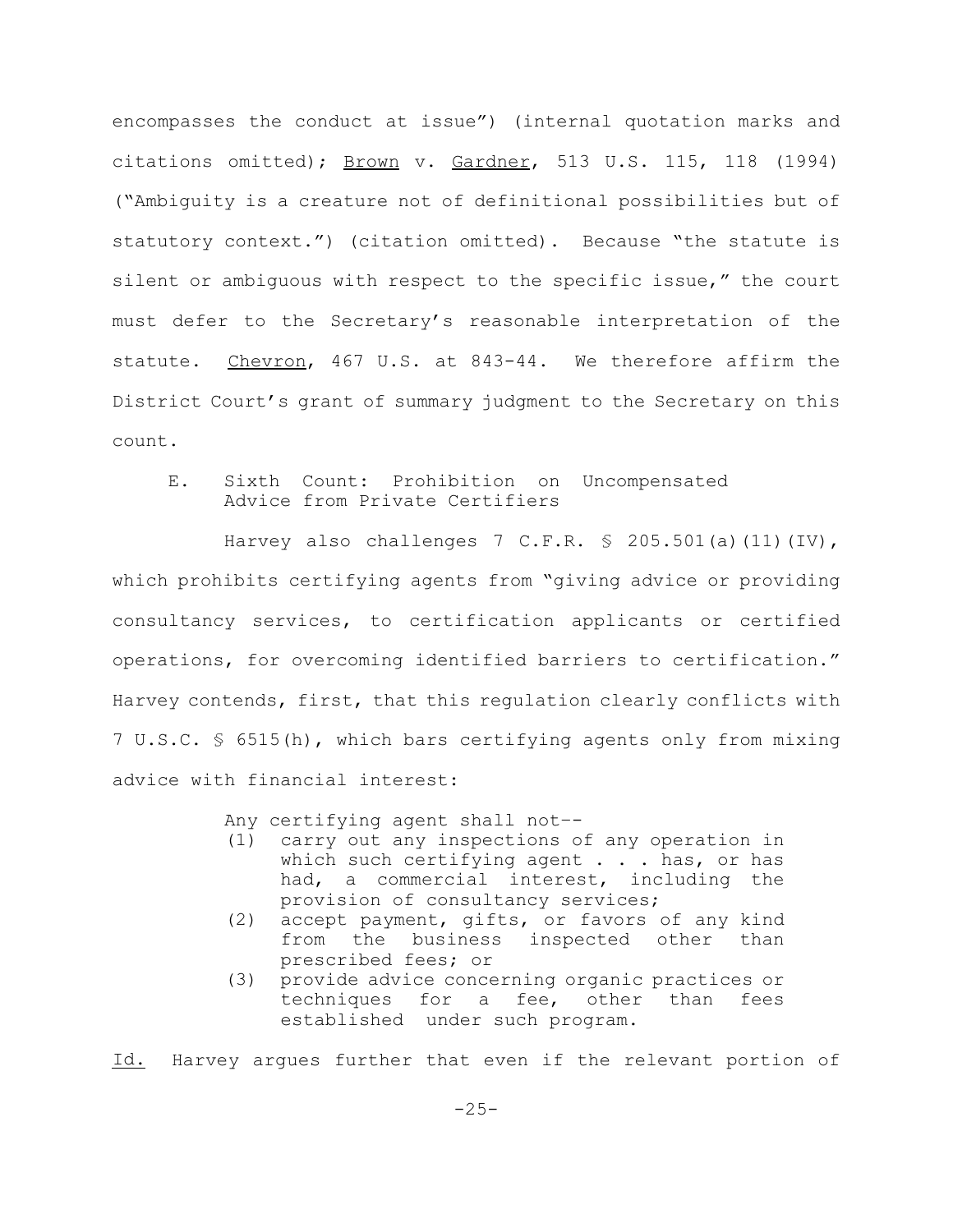OFPA is ambiguous, deference to the Secretary's interpretation as embodied in the portion of the Rule at issue is not warranted, because this regulation raises serious constitutional questions in that it conditions receipt of a public benefit——USDA accreditation—on the relinquishment of free speech rights. See Legal Servs. Corp. v. Velazquez, 531 U.S. 533, 544 (2001).

In connection with the first of these arguments, Harvey specifically contends that § 6515(h), titled "Conflicts of interest," constitutes the complete list of certifier activities banned by Congress and may not be interpreted to bar activities not involving financial benefit to the advice giver. But as the Secretary points out, the statute is not quite so narrowly focused; it also bars inspections when the certifier "has had" a commercial interest in an operation and prohibits inspectors from accepting "favors of any kind."  $7 \text{ U.S.C. }$  \$ 6515(h)(1), (2). As its title suggests, the subsection regulates conflicts of interest and certifier integrity generally. It neither addresses nor excludes the question of whether the provision of free advice may risk a conflict of interest.

Since the statute is ambiguous on this point, we reach step two of Chevron and must defer to the Secretary's interpretation if it is reasonable. Chevron, 467 U.S. at 843. We conclude that this interpretation is reasonable. It is easy to imagine situations in which providing free advice might create a

 $-26-$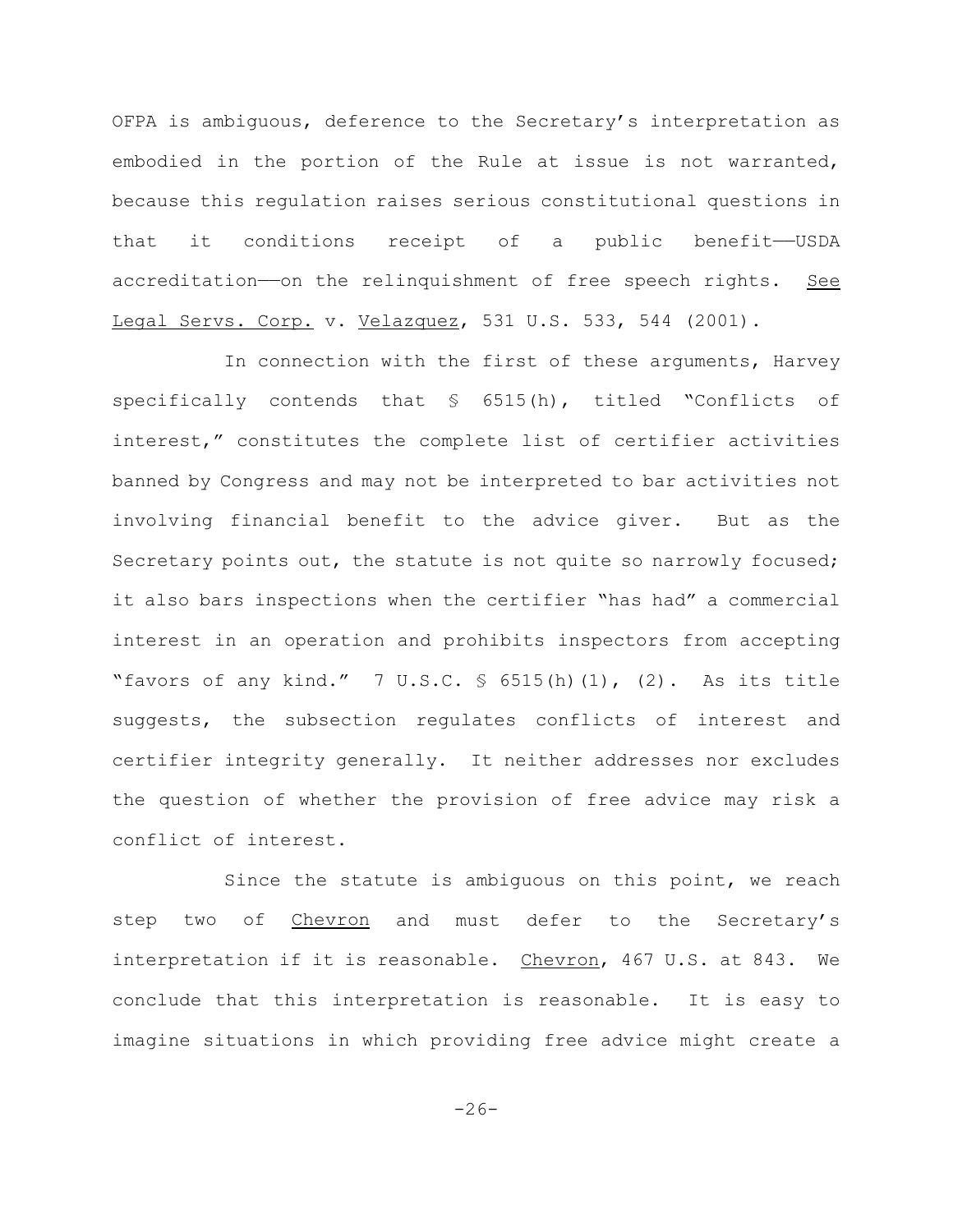conflict of interest for a certifier; the Secretary outlines a scenario in which a certifier provides well-meaning but erroneous advice on compliance with the Act to a producer, then later is faced with a choice between reporting the producer's violation and recanting the erroneous advice, a step that could injure the certifier's own reputation and credibility. Section 6515(h) is concerned with ensuring certifiers' integrity and avoiding conflicts of interest. It does not preclude the Secretary from imposing additional requirements tending to achieve these ends. The challenged regulation is therefore neither inconsistent with the Act nor an unreasonable interpretation of the Secretary's authority.

Harvey argues that if we find the statute ambiguous on this point, any Chevron deference due the Secretary's interpretation is offset by the requirement that we construe statutes, where possible, to avoid conflict with the Constitution. See Rust v. Sullivan, 500 U.S. 173, 190-91 (1991); see also U.S. West, Inc. v. FCC, 182 F.3d 1224, 1231 (10th Cir. 1999) ("[D]eference to an agency interpretation is inappropriate not only when it is conclusively unconstitutional, but also when it raises serious constitutional questions."). According to Harvey, the challenged regulation raises a substantial constitutional question, since it conditions receipt of a government benefit on speech restrictions.

-27-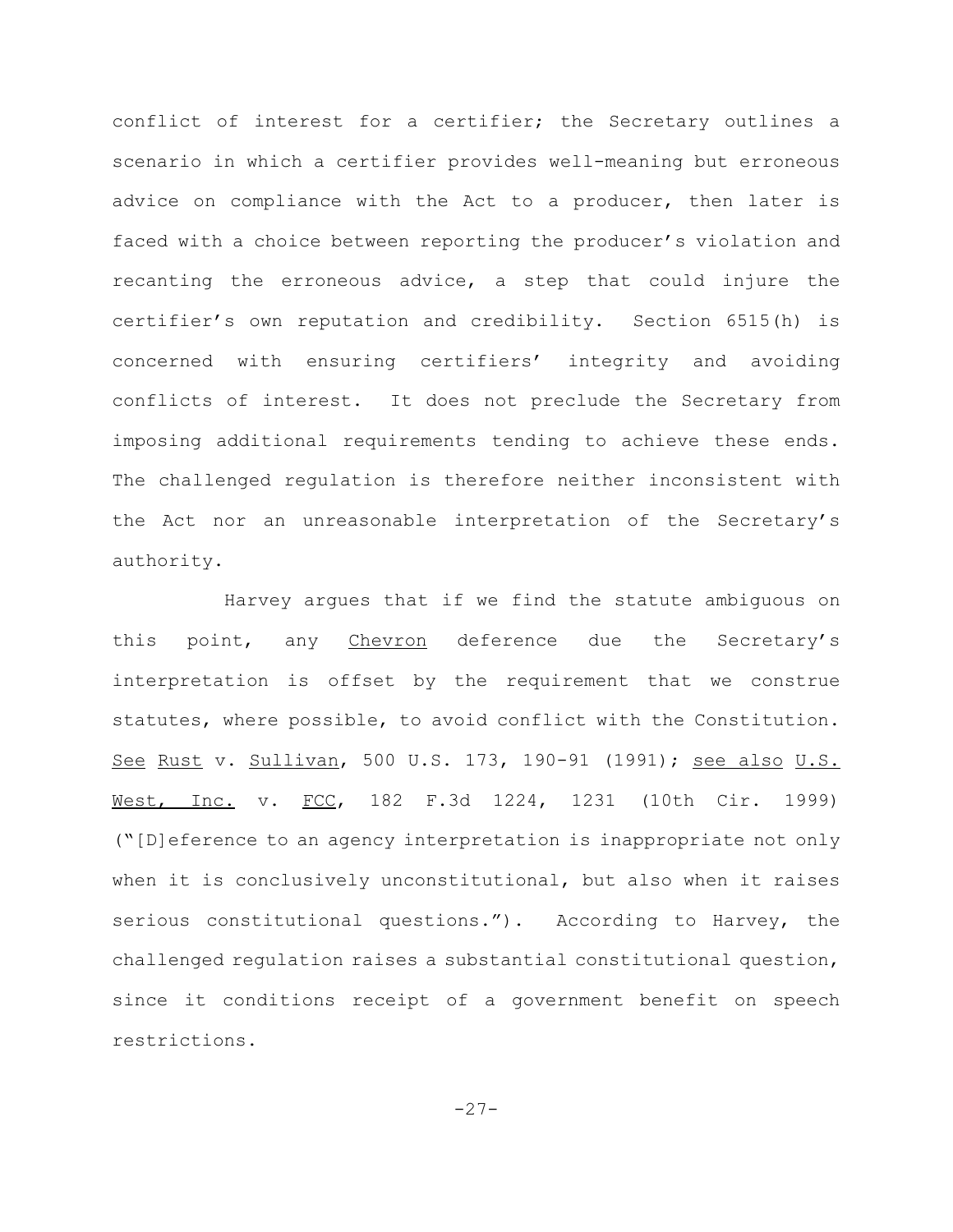In making this argument, Harvey relies primarily on Legal Services Corp. v. Velazquez, 531 U.S. 533 (2001).<sup>5</sup> In Legal Services Corp., the Supreme Court invalidated restrictions on the speech of attorneys representing welfare claimants in a governmentfunded legal services program. The Court noted that the challenged program "was designed to facilitate private speech, not to promote a governmental message," and contrasted it in this regard with the program in Rust v. Sullivan, 500 U.S. 173, in which the government "used private speakers to transmit information pertaining to its own program," a program of federal funding for family planning clinics. Legal Servs. Corp., 531 U.S. at 541-42 (citation and quotation omitted). The Court in Legal Services Corp. emphasized that "when the government disburses public funds to private entities to convey a governmental message[, as in Rust], it may take legitimate and appropriate steps to ensure that its message is neither garbled nor distorted by the grantee." Id. at 541 (quoting Rosenberger v. Rector & Visitors of Univ. of Va., 515 U.S. 819, 833  $(1995)$ ).

The present case is clearly more nearly analogous to

<sup>&</sup>lt;sup>5</sup>The Secretary argues that the constitutionality of the regulation should instead be analyzed under Pickering v. Board of Education, 391 U.S. 563 (1968), because certifiers are government employees. Pickering is not appropriate to analysis of this regulation, since certifiers are not by definition government employees or recipients of government funds. See 7 U.S.C.  $\frac{1}{5}$  6514 (setting forth requirements for accreditation as applicable to both State officials and "private person[s]").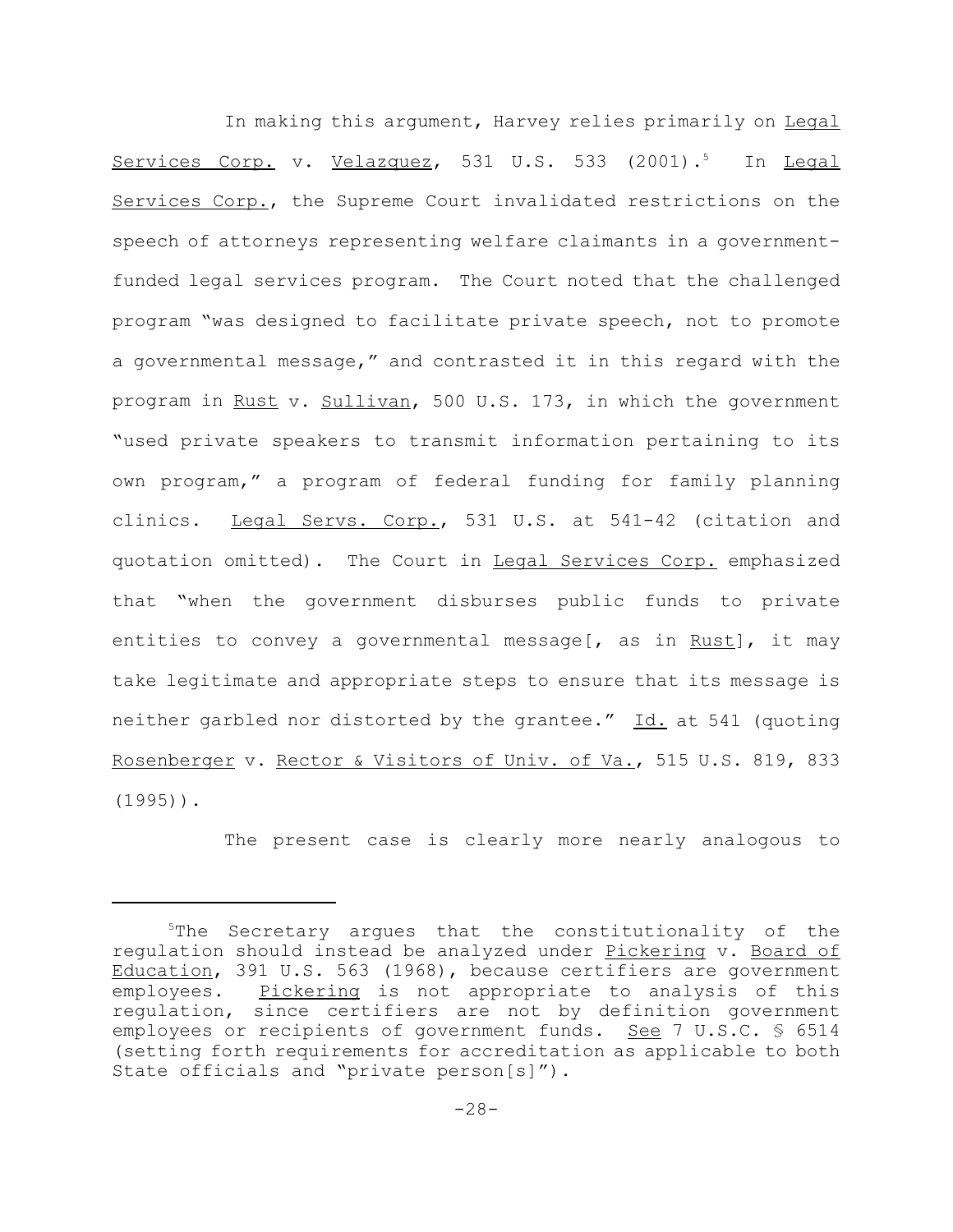Rust, in which the Court found that speech restrictions did not create a constitutional problem, than to Legal Services Corp., in which the Court found that they did. In OFPA, the government has not created a program to facilitate private speech, as in Legal Services Corp. Instead it has created a scheme that uses private certifiers to transmit information regarding the national certification program, a clear example of a "governmental message." Legal Servs. Corp., 531 U.S. at 541; see also Rosenberger, 515 U.S. at 833 ("we have permitted the government to regulate the content of what is or is not expressed when it is the speaker or when it enlists private entities to convey its own message").

The limitation at issue, as discussed above, is a reasonable addition to OFPA's provisions for minimizing certifier conflicts of interest. We conclude that it is also an appropriate restriction on speech within OFPA's scheme and raises no serious constitutional difficulties. We therefore affirm the District Court's grant of summary judgment to the Secretary on this count.

F. Seventh Count: Conversion of Dairy Herds to Organic Production

Harvey also challenges a portion of the Rule creating an exception to the Act's requirements for dairy herds being converted to organic production. 7 C.F.R. § 205.236(a)(2)(i). OFPA provides that "[a] dairy animal from which milk or milk products will be sold or labeled as organically produced shall be raised and handled in accordance with this title for not less than the 12-month period

 $-29-$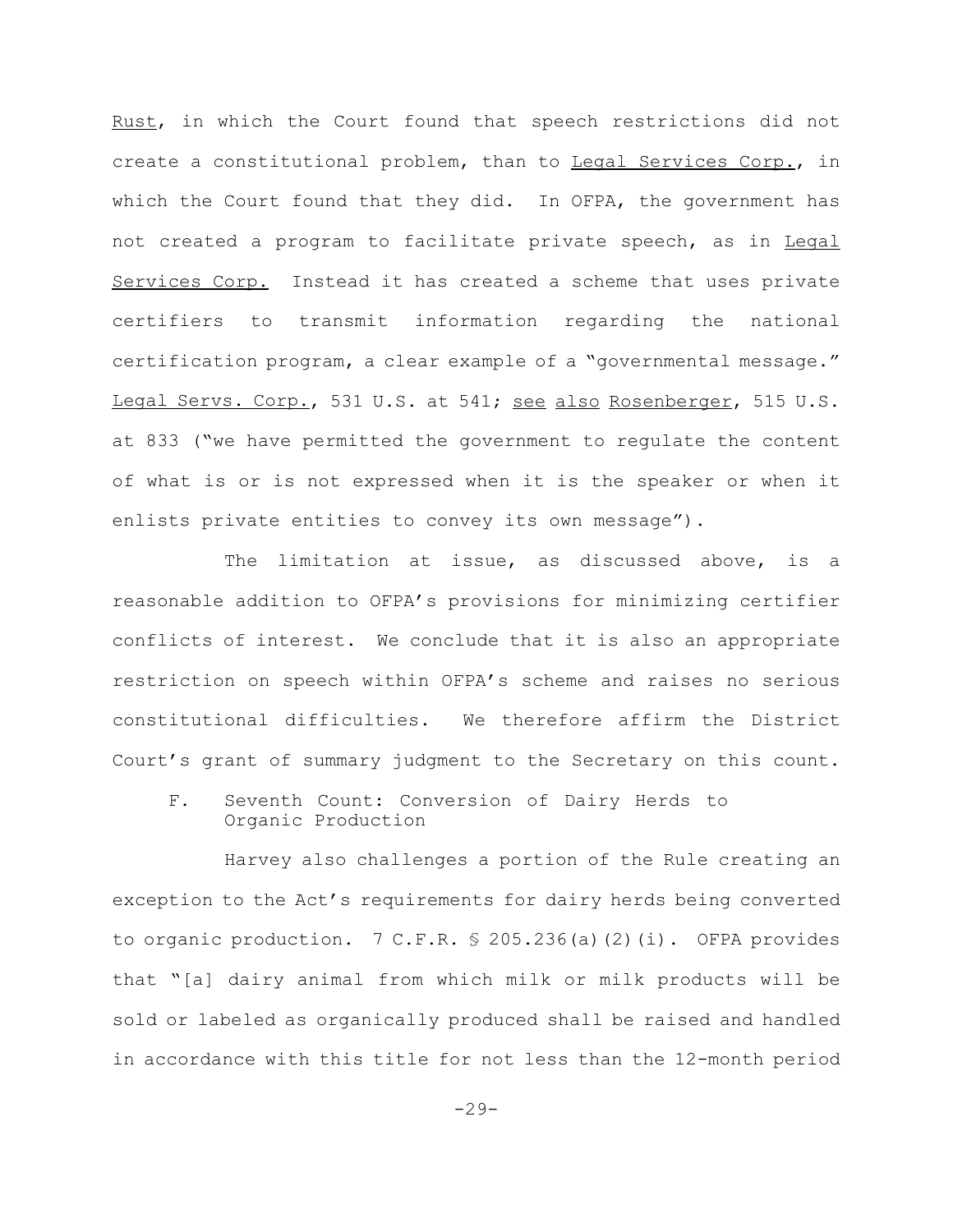immediately prior to the sale of such milk and milk products." 7 U.S.C. § 6509(e)(2). The challenged rule, in contrast, provides that

> when an entire, distinct herd is converted to organic production, the producer may: (i)For the first 9 months of the year, provide a minimum of 80-percent feed that is either organic or raised from land included in the organic system plan and managed in compliance with organic crop requirements; and (ii)Provide feed in compliance with § 205.237 for the final 3 months.

7 C.F.R. § 205.236(a). Section 205.237, referred to in the quoted portion of the Rule, provides that "[t]he producer of an organic livestock operation must provide livestock with a total feed ration composed of agricultural products, including pasture and forage, that are organically produced and, if applicable, organically handled." Id. § 205.237 (emphasis added). The reference to a "total feed ration" of organically produced feed products indicates that livestock must ordinarily be fed 100% organic feed to qualify as part of an "organic livestock operation."<sup>6</sup> Id. Under the challenged regulation, a converting dairy herd must be fed this way for only three months. In contrast, under  $\frac{1}{5}$  6509(e)(2) of OFPA, dairy animals must be "handled organically" for a full twelve

<sup>6</sup>This interpretation of "total feed ration" is consistent with the legislative history of OFPA. See S. Rep. No. 101-357, 1990 U.S.C.C.A.N. 4656, 5222 ("Livestock must be fed 100 percent organically grown feed. . . . [Dairy] livestock [must] be raised according to all of the above standards for . . . not less than one year.").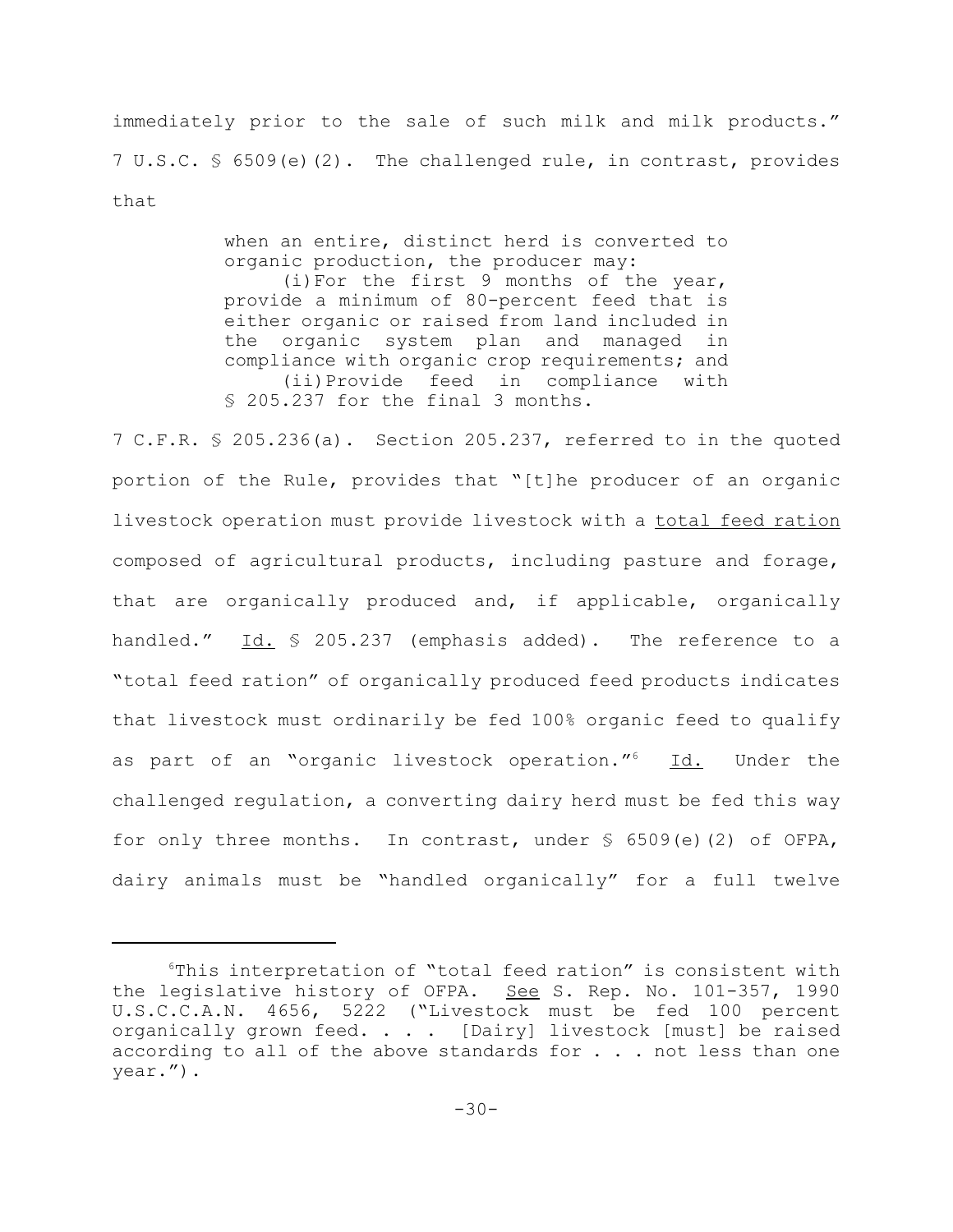months before their products may be labeled organic. In other words, OFPA clearly requires a single type of organic handling for twelve months before sale of dairy products as organic, 7 U.S.C.  $$6509(e)(2)$ , whereas the Final Rule requires two different levels of organic feed during that twelve-month period, 7 C.F.R. § 205.236(a). The statutory and regulatory directives directly conflict on this point.

The Secretary admits that OFPA requires dairy livestock to be fed organically produced feed for the twelve months before their milk is sold as organic. See 7 U.S.C.  $\frac{6}{509}$  (e)(2). The Secretary characterizes the challenged regulation, which provides for a phased conversion process, as an "exception" to this requirement. The Secretary justifies this exception through a twofold argument for the validity of § 205.236(a): (1) OFPA is silent on the question of dairy herd conversion, so the Secretary has freedom to promulgate reasonable regulations on this subject; and (2) even if  $\sqrt{5}$  6509(e)(2) of the Act is construed to govern the conversion of dairy herds, the Act does not specify the meaning of the term "handled organically," so the Secretary may fill this gap with a reasonable interpretation, such as that contained in § 205.236(a) of the Rule. We reject both arguments.

First, the twelve-month requirement of  $\S$  6509(e)(2) has little meaning if it does not govern situations in which a dairy animal is being "converted" to organic production, and nothing in

-31-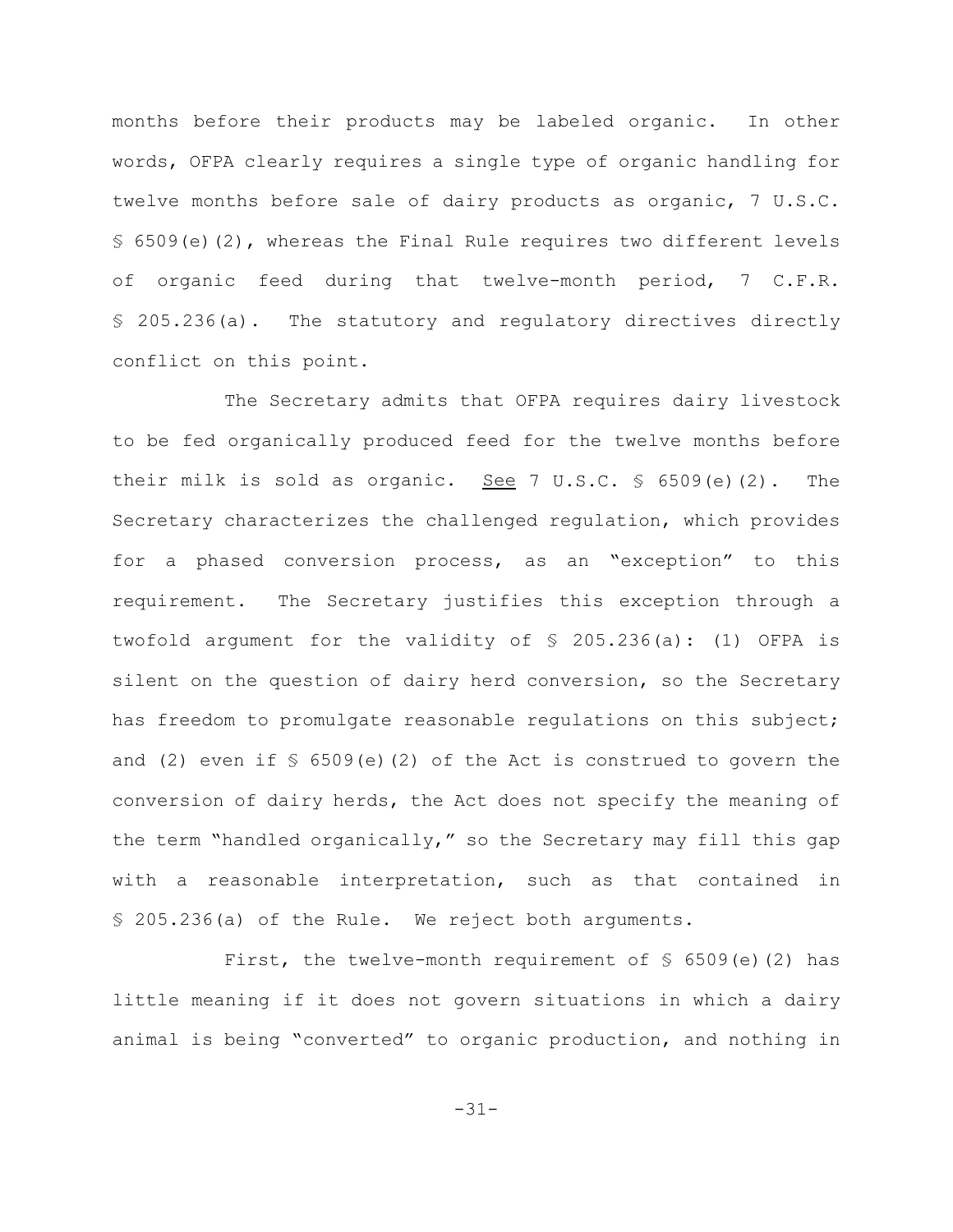the Act indicates that the standards for organic production are different for entire herds than for single animals. Reasonably construed, OFPA sets forth clear requirements for dairy herd conversion in  $\S$  6509(e)(2), and the Secretary may not promulgate a regulation directly at odds with those statutory requirements.

Second, while the Act itself does not define "handled organically," the Secretary appears to have filled that gap with respect to the feed provided dairy animals in  $\frac{1}{5}$  205.237(a), which, fairly construed, requires 100% organic feed. This interpretation is consistent with Congress' intent as expressed in the legislative history of OFPA. See S. Rep. No. 101-357, 1990 U.S.C.C.A.N. 4656, 5222. Even if the meaning of "handled organically" remained unclear, it would be impossible to reconcile the phased conversion process set forth in the challenged rule with the one-step process that § 6509(e) of the Act sets forth. Nothing in the Act's plain language permits creation of an "exception" permitting a more lenient phased conversion process for entire dairy herds.

The Secretary's creation of such an exception in the challenged provision of the Rule is contrary to the plain language of the Act. See Chevron, 467 U.S. at 842-43. The District Court was in error in concluding otherwise, and we therefore reverse its judgment on this count of Harvey's complaint.

G. Eighth Count: Prohibition on Distinct Private Certification Standards

Harvey's final challenge is to a provision of the Final

-32-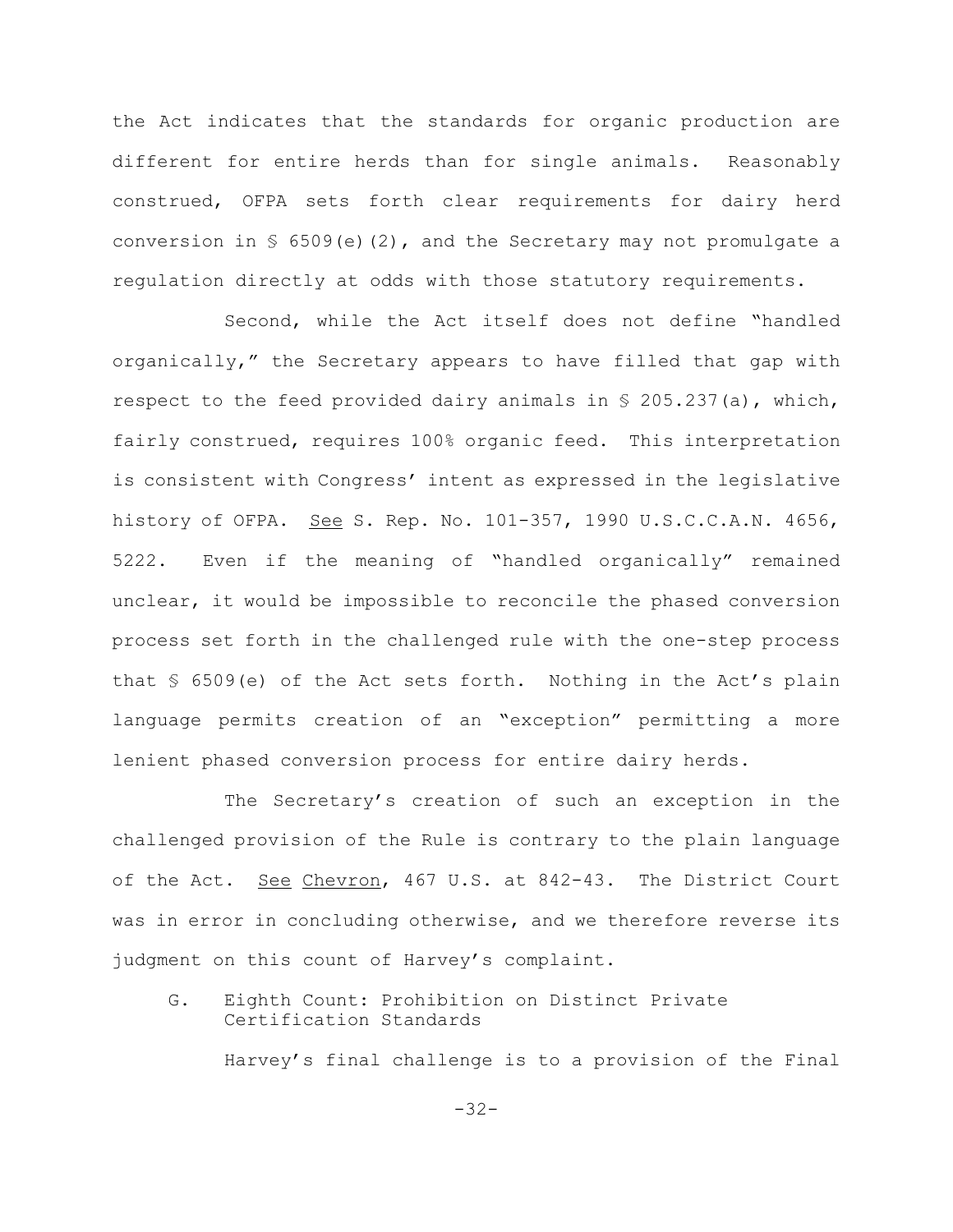# Rule that prohibits a certifying agent from

requir[ing] compliance with any practices other than those provided for in the Act and the regulations . . . as a condition of use of [the agent's] identifying mark: Provided, That, certifying agents certifying production or handling operations within a State with more restrictive requirements, approved by the Secretary, shall require compliance with such requirements as a condition of use of their identifying mark. . . .

7 C.F.R. § 205.501(b)(2). Harvey argues not that this regulation contravenes any specific provision of the Act, but that its limitation on more stringent private standards is counter to the purposes of OFPA. Specifically, Harvey maintains that the limitation will suppress competition among users of organic production and handling methods, create consumer confusion, and limit consumer choice. Harvey also argues for the first time on appeal that the regulation impermissibly regulates commercial speech and is therefore unconstitutional.

In fact, the challenged regulation does not frustrate the purposes of the Act; it furthers them. Congress clearly set forth OFPA's purposes in the Act itself. The aim of the system established by the Act is, in part, to help "establish national standards governing the marketing" of organic products and to "assure consumers that organically produced products meet a consistent standard." 7 U.S.C. § 6501. The Act accordingly calls for the establishment of a national organic production program and

-33-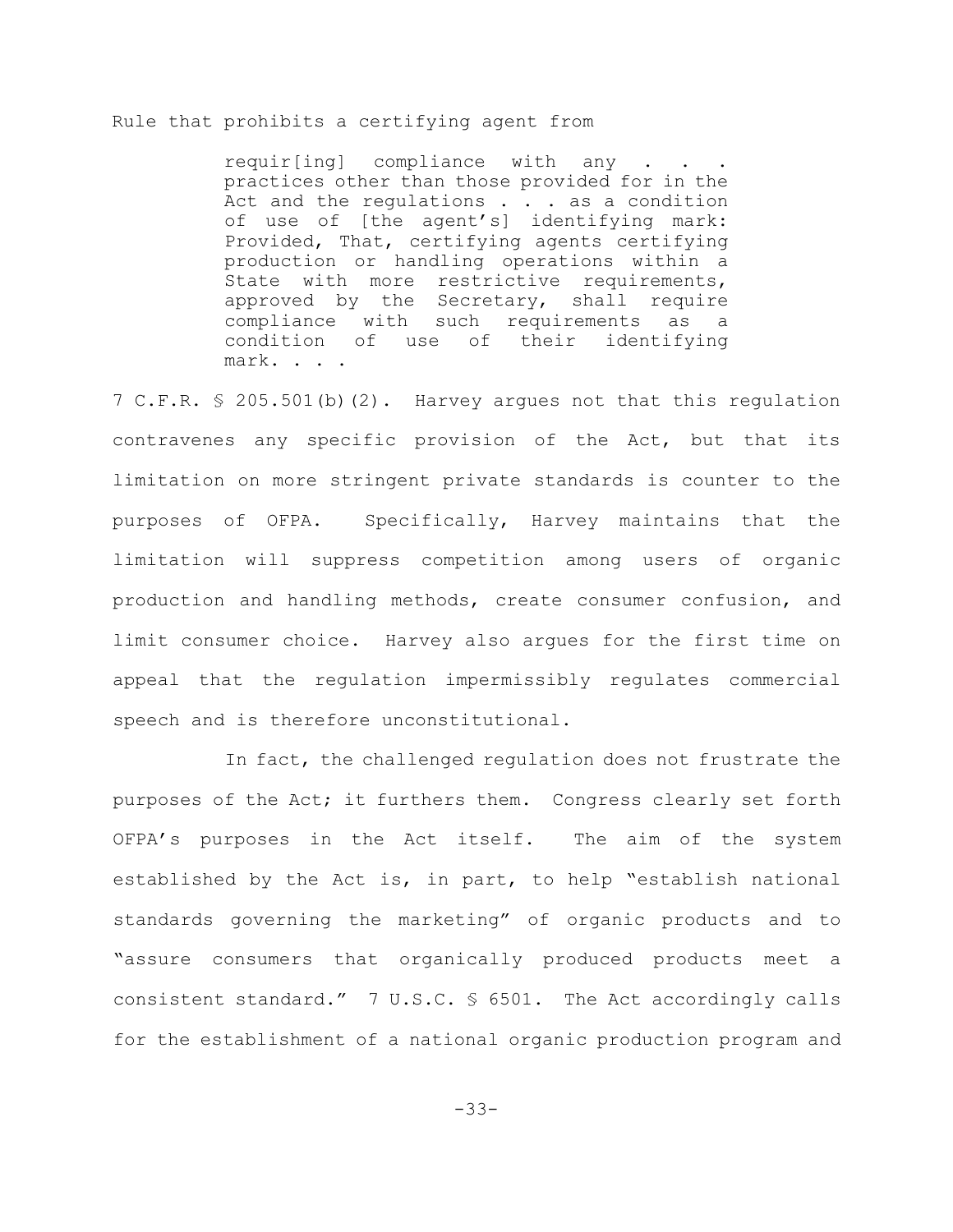national standards for organic production, id. §§ 6503, 6504, and provides that products may be labeled "organically produced only if such product is produced and handled in accordance with this title," id.  $\frac{1}{5}$  6505(a)(1)(A). OFPA further provides that State certification programs may be more restrictive than the federal program. Id.  $\frac{1}{2}$  6507(b)(1). This provision, incidentally, allows for the type of competition developing more stringent organic standards sought by Harvey.

The Act is silent, however, on the issue of more stringent private standards or certification requirements, just as it is silent on the use of private certifiers' seals. Since this is a matter on which Congress did not speak, Chevron requires us to assess whether the challenged regulation is a reasonable interpretation of the Act. Chevron, 467 U.S. at 843. We conclude that it is. As noted above, the Act's provision for more stringent State standards allows for the kind of competitive advancement of standards Harvey desires. Additionally, as the Secretary points out, nothing in the challenged regulation prevents private certifiers from making truthful claims about the products they certify; it only bars such certifiers from applying more stringent requirements as a condition of use of their USDA-accredited certifying mark. This ban is a reasonable means of furthering the Act's concern with consistency.

We decline to consider Harvey's constitutional argument.

-34-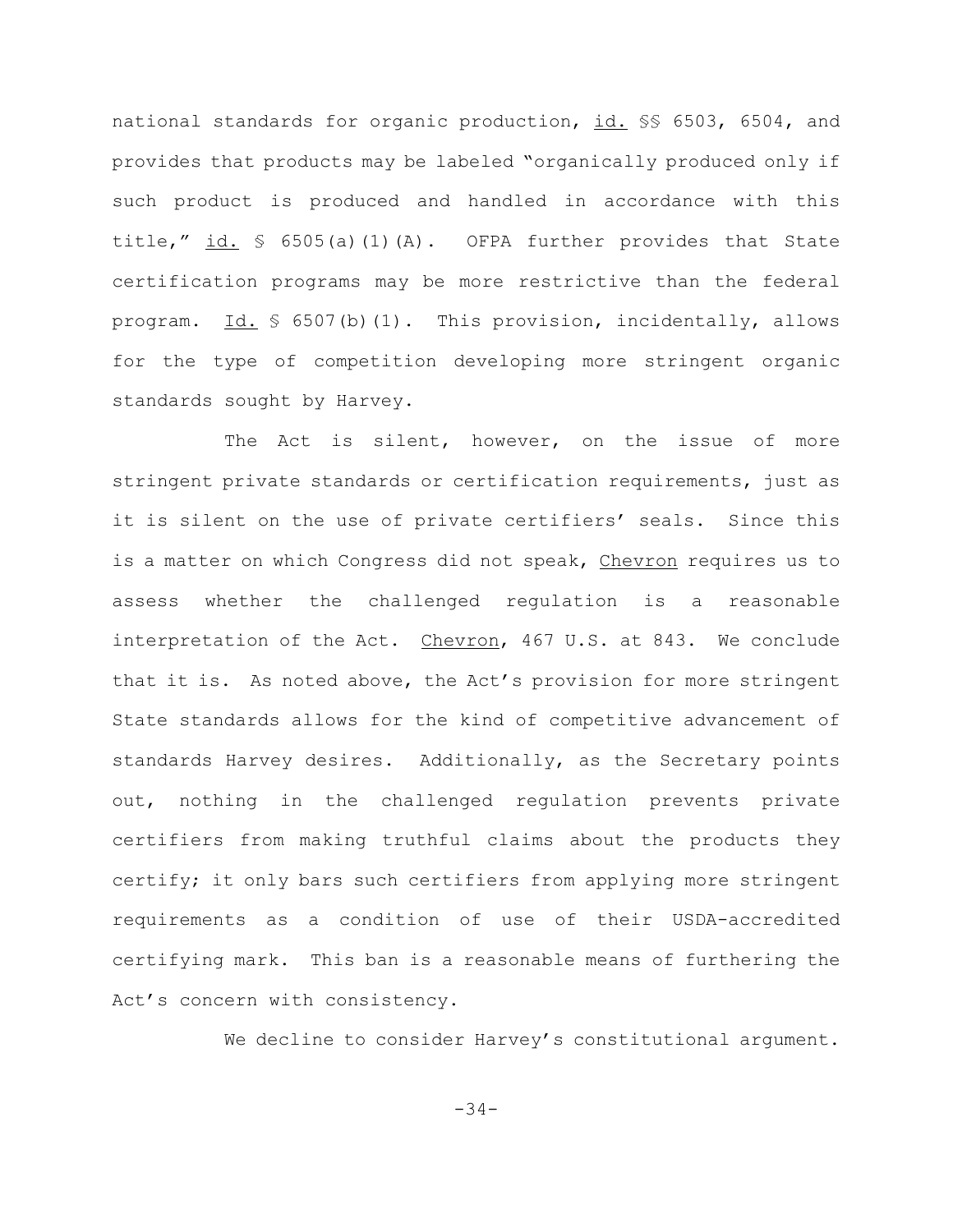Harvey concedes that he did not raise the issue before the District Court but argues that our consideration of it is warranted under National Ass'n of Social Workers v. Harwood, 69 F.3d 622, 627-29 (1st Cir. 1995). In Harwood, we noted that we countenance consideration of arguments not raised below when six factors "heavily preponderate in favor of" considering them. Id. at 628. It may be appropriate to consider an omitted argument when it (1) is "purely legal in nature and lends itself to satisfactory resolution on the existing record without further development of the facts," (2) "raises an issue of constitutional magnitude," (3) "is highly persuasive" or threatens a "miscarriage of justice" if not addressed, (4) does not threaten prejudice or inequity to the adverse party if addressed, (5) was omitted inadvertently, and (6) "implicates matters of great public moment." Id. The issue here is purely legal and constitutional, satisfying the first and second Harwood factors, and it may have been omitted inadvertently, satisfying the fourth, but Harvey does not argue convincingly that failing to reach the claim will threaten a miscarriage of justice or that the issue is one of great public moment. See id. (noting that the "great public moment" factor is "perhaps most salient"). On balance, the factors do not preponderate heavily in favor of considering the question.

The provision at issue is a reasonable interpretation of a matter on which the Act is silent, so it was a valid exercise of

-35-